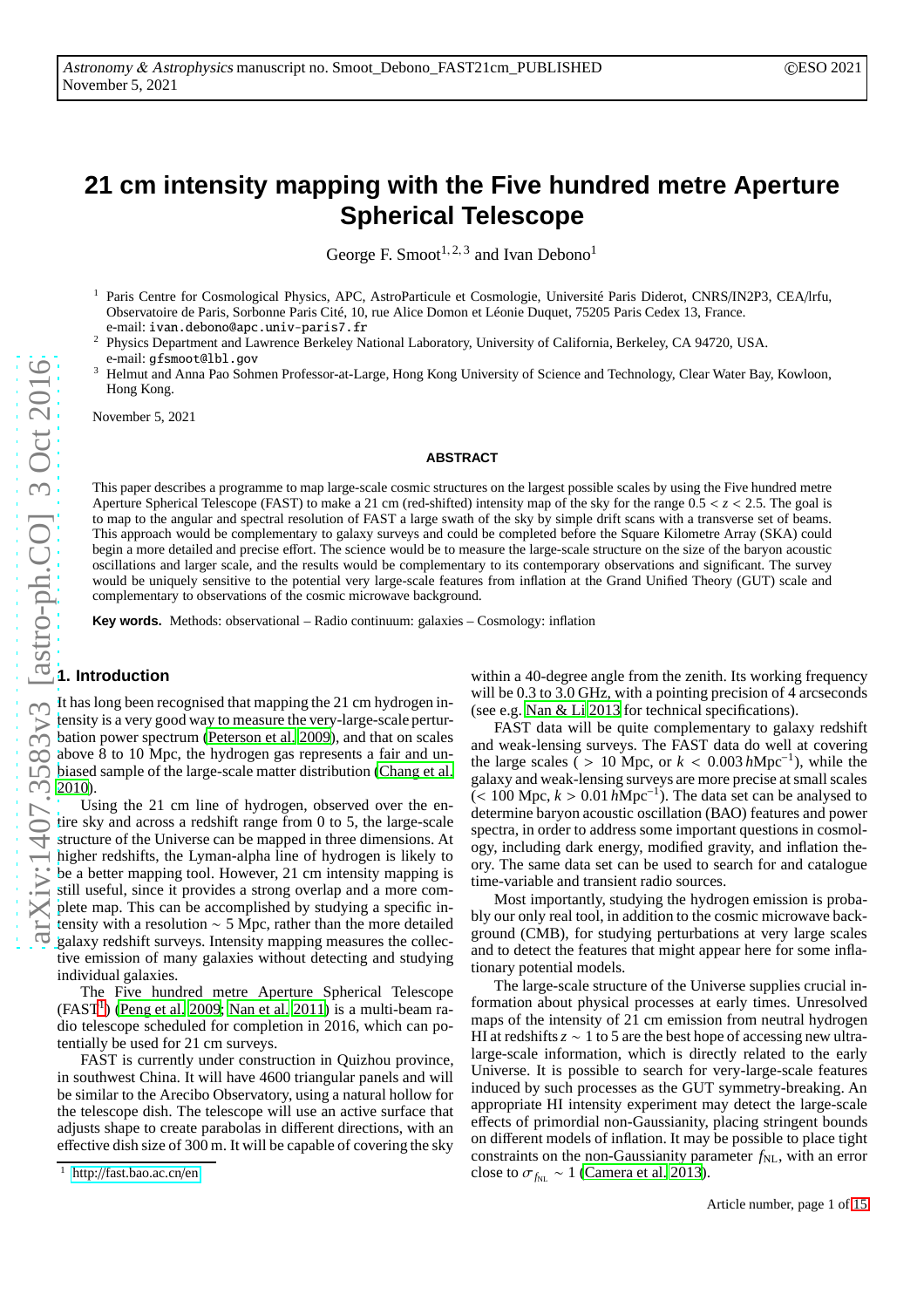This paper describes a possible programme to map largescale structures on the largest possible scales using FAST to make a 21 cm (red-shifted) intensity map of the sky. We focus on two anticipated science outputs: constraints on the primordial power spectrum on large scales, and BAO perturbations. The paper is organised as follows. In Sect. [2](#page-1-0) we outline the aims of the survey programme. In Sect. [3](#page-1-1) we describe the techniques and the instrument properties, including the system sensitivity, the pixel size, the drift and noise, the expected signal level, the resolution, and the foregrounds. We describe our two proposed survey strategies in Sect. [4.](#page-5-0) Our main results are presented in Sect. [5.](#page-6-0) We present our concluding remarks in the last section.

# <span id="page-1-0"></span>**2. Goals and outline**

The possibility of performing a low-redshift spectroscopic galaxy redshift survey using FAST has been described in Duff[y et al. \(2008\)](#page-13-4). The goal we describe here is to make an intensity map of 21 cm hydrogen emission over a significant redshift range (*z* from about 0.5 to 2.5, which corresponds to a frequency coverage of about 400 MHz to 1 GHz) with sufficient angular and frequency resolution to observe both the BAOs and any features in the very-large-scale primordial perturbation spectrum.

We show that mapping a large swath of the sky to the angular and spectral resolution of FAST by simple drift scans with a transverse set of beams can be sufficient to meet these goals. This paper outlines the main features necessary: receivers with bandwidths stretching from 1.42 GHz (1 GHz would probably be sufficient to extract most of the scientific information as the volume at lower redshifts is not very large) to as low as is reasonable, but certainly to about 0.4 GHz. This covers part of the L band and ultra-high frequency (UHF) (the L band is usually defined as  $1 - 2$  GHz and UHF as  $0.3 - 1$  GHz). Receivers with better performance are available in the L band, with a noise temperature of around 4 K with cryogenic cooling. The main problem is loss in the feed cables and antenna structure, as well as a few additional degrees of noise from spillover and atmospheric temperature. In the longer term, it may well work to extend the bandwidth to even lower frequencies and thus to higher redshift.

It would be best to have a system temperature of about 20K or lower so as to map most quickly and make best use of the valuable telescope time. The system temperature will necessarily be slightly higher at lower frequencies because of the Galactic foreground signal. A single 40-degree swath by drift scan takes at least 48 days of observations with a linear array of receivers. In this case we assume a set of scans that adds up to 40 degrees perpendicular to the drift scan. This can be achieved with a slightly staggered linear array of 10 antennas (2 by 5) in the north-south direction so that the Earth's rotation would sweep the linear array out into a band 10 pixels wide. If this works well, then an extension to about two years of observations may be implemented. This approach would complement galaxy surveys and CHIME [\(Bandura et al. 2014\)](#page-13-5), and could be completed before the Square Kilometre Array (SKA) could begin a more detailed effort. The science would be to measure the large-scale structure on the size of the BAOs and on larger scales. The survey would be uniquely sensitive to the very-large-scale features from the GUT-scale inflationary potential and complementary to the CMB observations.

Article number, page 2 of 15

## <span id="page-1-1"></span>**3. Concept and techniques**

The concept is to map the sky in rest-frame 21 cm wavelength (1.42 GHz and lower) with an angular resolution of about 5 arcmin and δ*z* of approximately 0.001, or 0.1 per cent in frequency. This can be translated into a real-space map and power spectrum of the primordial perturbations, which we believe are from inflation (e.g. [Liddle 1999\)](#page-13-6). These perturbations are processed through the BAOs and the damping of structure formation. We believe that we understand these processes, but the data can be used first to check the BAOs, using them as a standard ruler and testing the dark energy acceleration of the Universe and potential modifications to General Relativity. If these are in agreement, the primordial power perturbations can easily be unfolded and tested against the predictions of inflation and GUT-perturbed inflationary models as the features should show up both in real space and in the power spectrum.

#### 3.1. Required system sensitivity

The relative brightness from the major background of synchrotron radiation is estimated to be about 0.3 to 1 K at 1.4 GHz near the Galactic plane, down to a substantially lower value as we move well off the plane (see e.g. [Morrison et al. 1979](#page-13-7) for detailed figures). At 0.41 GHz it is about 3 to 10 K. This means that the total background temperature including CMB is about 4 to 15 K and that the receivers should not contribute significantly to this total, or it would slow the mapping speed of the telescope. The aim should be for a complete system with an effective noise temperature of about 20 K.

## 3.2. Pixel size, volume, and sensitivity

We consider a pixel size of 5  $h^{-1}$  Mpc as our standardsized comoving sample. (This gives a Nyquist-size sample for 10 *h* <sup>−</sup><sup>1</sup> Mpc wavelengths and above.) Assuming an integration time *t*pix of 4 seconds per pixel, the Earth's rotation will have swept through about 1 arcmin during this time interval. In 20 seconds the rotation of the earth sweeps through our canonical 5 arcmin, which in the redshift range of 1 to 2 typically gives the  $5 h<sup>-1</sup>$  Mpc size. Thus a single drift scan integration time is about 20 seconds.

In the redshift direction, a 5  $h^{-1}$  Mpc in depth pixel has an error of  $\delta z = 5h^{-1}Mpc H/c \sim 0.001$ , or 0.1 per cent. This gives us our pixel bandwidth  $\Delta f$ . Here, and throughout the text, *h* is the dimensionless Hubble parameter, *H* is the Hubble constant such that  $H = 100h \text{ km s}^{-1} \text{Mpc}^{-1}$ , and *c* is the speed of light.

The 21 cm hydrogen line from a source at redshift *z* has a frequency of  $1.42 \text{ GHz}/(1+z)$ . Using these figures, and assuming a total system temperature of 20 K, we have for each receiver channel

$$
\delta T_{\text{rms pixel}} = \frac{T_{\text{sys}}}{\sqrt{\Delta f t_{\text{pix}}}}
$$
  
= 
$$
\frac{20 \text{ K}}{(0.001 \times (1.42 \times 10^9/(1+z)) \times 20)^{1/2}}
$$
  
= 3.75(1+z)<sup>1/2</sup> mK. (1)

The BAO scale is around 100 Mpc. This means that we obtain a reasonable number of samples (about 400, and greater when the *z* direction is included) in each BAO feature and thus an expected noise of around 0.2 mK for a BAO feature. Even with the array of 20 receivers, we still lack by a factor of two in what we would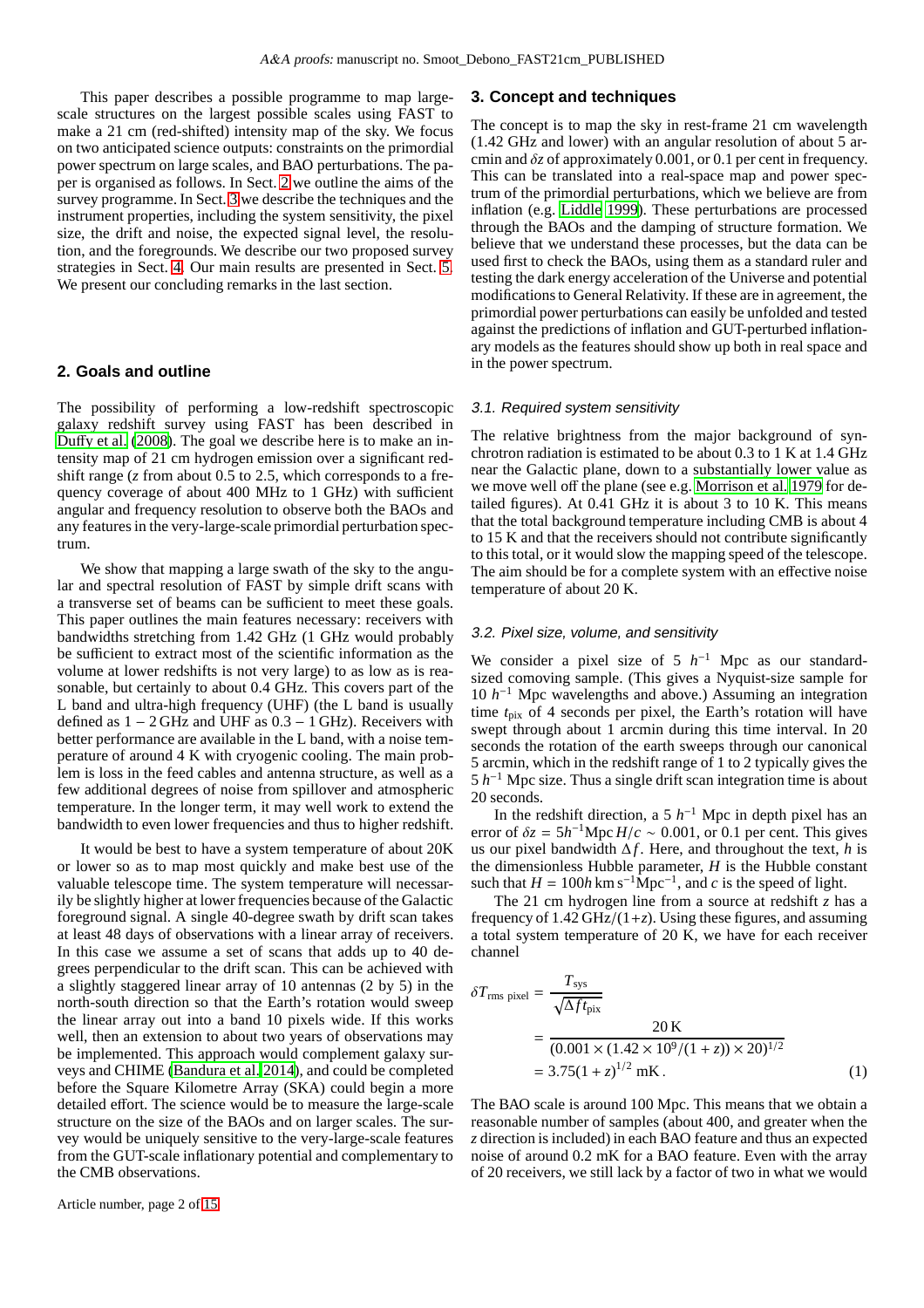| <b>Table 1.</b> Main survey and instrument specifications. Most of these details are provided in Nan et al. (2011) and Nan & Li (2013). Wherever our |  |
|------------------------------------------------------------------------------------------------------------------------------------------------------|--|
| calculations assume some figures that are slightly different from the official FAST specifications, these are given in square brackets. We note that |  |
| the project anticipates that more than 19 receivers and antennas will be built. The main factor that will determine this is the cost and effort of   |  |
| building and installing them.                                                                                                                        |  |

| Radius of reflector                      | 300 m                                                                                 |
|------------------------------------------|---------------------------------------------------------------------------------------|
| Aperture of dish                         | $500 \text{ m}$                                                                       |
| Illuminated aperture                     | $300 \text{ m}$ [500 m]                                                               |
| Opening angle                            | 100 degrees to 120 degrees                                                            |
| Zenith angle                             | 40 degrees                                                                            |
| Tracking range                           | 4 to 6 hours                                                                          |
| Frequency coverage                       | $0.4$ to $1.42$ GHz                                                                   |
| Total system temperature $(T_{\rm sys})$ | 20 K                                                                                  |
| Sensitivity (L band)                     | Antenna effective area/system noise temperature $\sim 2000 \text{ m}^2 \text{K}^{-1}$ |
| Angular resolution (L band)              | 2.9 arcmin [we assume 5 arcmin over the range 0.4 to 1.42 GHz]                        |
| Number of beams (L band)                 | 19 [we assume more than 19 receivers and feeds]                                       |
| Pointing accuracy                        | 8 arcsec                                                                              |
| Integration time per pixel               | 4 seconds                                                                             |
| Pixel bandwidth in z direction           | 0.3 per cent                                                                          |
| Redshift range of survey                 | $0.5$ to 2.5                                                                          |

desire for sensitivity. To gain this would require at least four days per elevation scan.

#### 3.3. Drift and 1/f noise

The discussion thus far has only considered receiver white noise. In practice, for long periods there are drifts in the receiver performance, particularly in gain, that must be considered. This is generally known as 1/f noise or flicker noise since it is the dependence that does not integrate down and can leave long-wave signals in the observations. The standard technique is to make a differential observation or a correlation receiver, which again means differencing two portions of the sky or an equivalent temperature reference load. Ideally, something like the north celestial pole region would be used as the reference point (this is always visible from FAST), either in a difference (e.g. Dicke radiometer) or correlation receiver (see [Battye et al. 2013\)](#page-13-8). The Dicke radiometer causes a loss of a factor of two in sensitivity. With the correlation receiver we can break even or lose  $\sqrt{2}$  in sensitivity.

Depending upon the receiver performance, we can use either one reference antenna pointing towards the north pole, or a very broad beam pointing vertically (slowly changing with the drift scanning and thus being a local rather than global switching). When the receivers are stable enough, or when a good-quality 5 by 5 array is used, the Dicke switching and thus sensitivity loss could be avoided. Digital processing of the data and array could then take out the 1/f noise.

A wide beam pointing directly upward might be considered to compare with the high-resolution beam through the downward-pointing feed. This would give an average over the HI 21 cm emission that will be approximately the same over all the sky, and it would average out most of the extragalactic point sources. It also looks through the same column of atmosphere, allowing cancellation of that signal. However, the Galactic synchrotron emission varies on the very large scale on the sky so that there would be primarily a large quadrupolar feature in the observations plus an additional signal on the Galactic plane. This can probably be handled to first order by a smooth parameterisation modelling.

Frequency switching and/or using symmetric matching beams can be considered as references, but this requires a somewhat more complicated scanning and data processing system. However, it may well be worth the effort if the differential system over-complicates the receiver cabin. It would be good to have the knee or corner frequency below the switching frequency so that the additional noise is avoided. Without switching, the 1/f knee should be at the atmospheric knee to avoid adding noise.

The opposite direction differential correlation receiver system is probably the best option, but a switching differential will also work well. For the purposes of this paper we assume that a simple solution exists in this form and use the numbers to provide a scale and reference for a more detailed design.

Significant advances in room-temperature low-cost receivers with adequate noise figure have been made. In 2014 they cost as little as 60 yuan each. There have also been advances in FPGA that make processing the signal into 0.1 per cent frequency bands (roughly 1 MHz) readily achievable, so that adding about 20 receivers covering this frequency range to the existing system can easily be envisaged. The main cost is the effort of assembling and installing the receivers and antennas.

#### 3.4. Expected signal level

There have been a number of estimates of the expected 21 cm intensity mapping signal level. A recent paper [\(Bull et al. 2015](#page-13-9)) has reported the effective HI brightness temperature  $T_b$  split into a homogeneous and fluctuating part, such that  $T_b = \overline{T}_b(1 + \delta_{\text{HI}})$ and

$$
\overline{T}_b = \frac{3}{32\pi} \frac{hc^3 A_{10}}{k_B m_p^2 v_{21}} \frac{(1+z)^2}{H(z)} \Omega_{\text{HI}}(z) \rho_{c,0}.
$$
 (2)

The fluctuations are given by

$$
\delta T^{S}(\theta_{p}, \nu_{p}) = \overline{T}_{b}(z)\delta_{\mathrm{HI}}(\mathbf{r}_{p}, z), \qquad (3)
$$

where  $\theta_p$  is the two-dimensional direction of the signal,  $v_p$  is the frequency, and  $\mathbf{r}_p$  is the location in comoving space.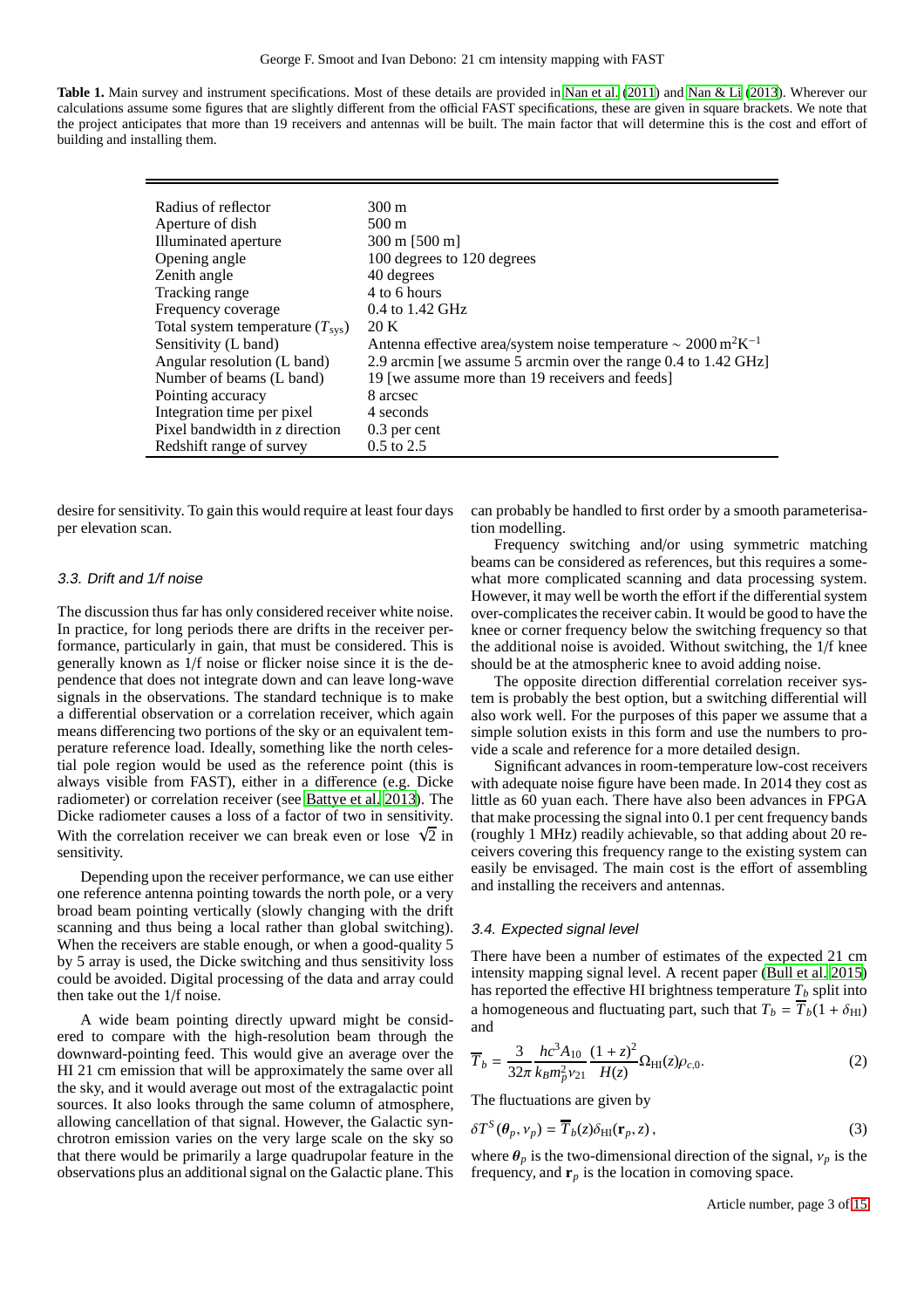Here and throughout the text,  $\Omega_{\rm HI}$  is the HI density fraction, equal to  $\rho_{\text{HI}}/ \rho_{c,0}$ , where  $\rho_{c,0} = 3H^2/8\pi G$  is the critical density today. *A*<sup>10</sup> is the Einstein coefficient for spontaneous emission,  $m_p$  is the proton mass,  $v_{21}$  is the frequency of the 21 cm emission,  $k_B$  is the Boltzmann constant, and  $H(z)$  is the Hubble rate at redshift *z*.

The HI density contrast is

$$
\delta_{\rm HI} = b_{\rm HI} \star \delta_M \,, \tag{4}
$$

where  $\delta_M$  is the total matter density perturbation (cold dark matter and baryons),  $b_{\text{HI}}$  is the bias, and  $\star$  denotes convolution. The current best estimate of the biased neutral hydrogen density (at the 68 per cent confidence level at redshift 0.8) is

$$
\Omega_{\rm HI} b_{\rm HI} = 4.3 \pm 1.1 \times 10^{-4} \,. \tag{5}
$$

Assuming that the peculiar velocity gradient and v/*c* terms are small for these large pixels, we finally obtain

$$
T_b(\nu, \Delta\Omega, \Delta\nu) \approx \overline{T}_b(z) \left( 1 + b_{\rm HI}\delta_m(z) - \frac{1}{H(z)}\frac{\mathrm{d}\nu}{\mathrm{d}s} \right)
$$

$$
\overline{T}_b(z) \approx 566h \left( \frac{H_0}{H(z)} \right) \left( \frac{\Omega_{\rm HI}(z)}{0.003} \right) (1 + z)^2 \mu \mathrm{K}.
$$
(6)

That is to say, the typical scale of the HI 21 cm signal is around 0.5 mK.

Here we used a signal model where we averaged over a radial bin and measured the power spectrum in redshift. This is described in [Battye et al. \(2012\)](#page-13-10) and [Battye et al.](#page-13-8) [\(2013\)](#page-13-8). The projected error  $\sigma_P$  on a power spectrum measurement average *P* over a radial bin in *k*-space of width ∆*k* is

$$
\frac{\sigma_P}{P} = \sqrt{2 \frac{(2\pi)^3}{V_{\text{sur}}} \frac{1}{4\pi k^2 \Delta k} \left(1 + \frac{\sigma_{\text{pix}}^2 V_{\text{pix}}}{[\overline{T}(z)]^2 W(k)^2 P}\right)},\tag{7}
$$

where  $V_{\text{sur}}$  is the survey volume,  $V_{\text{pix}}$  is the pixel volume,  $\sigma_{\text{pix}}$  is the pixel noise over a nominal bandwidth of ∆*f* = 1MHz, and  $W(k)$  is the angular window function. The latter is given by

$$
W(k) = \exp\left[-\frac{1}{2}k^2r(z)^2\left(\frac{\theta_{\text{FWHM}}}{\sqrt{8\ln 2}}\right)^2\right],\tag{8}
$$

where we assumed an angular resolution  $\theta_{\text{FWHM}}$  of 5 arcmin. The survey volume is a function of the observed patch of the sky  $\Omega_{\text{sur}}$ and is given by

$$
V_{\text{sur}} = \Omega_{\text{sur}} \int_{z_{\text{min}}}^{z_{\text{max}}} dz \frac{dV}{dz d\Omega}, \qquad (9)
$$

where

$$
\frac{\mathrm{d}V}{\mathrm{d}z\,\mathrm{d}\Omega} = \frac{cr(z)^2}{H_0E(z)}\,. \tag{10}
$$

The average temperature is

$$
\overline{T}(z) = 44 \,\mu\text{K} \left( \frac{\Omega_{\text{HI}}(z)h}{2.45 \times 10^{-4}} \right) \frac{(1+z)^2}{E(z)} \n= 440 \,\mu\text{K} \left( \frac{H_0}{H(z)} \right) \left( \frac{\Omega_{\text{HI}}(z)h}{2.45 \times 10^{-3}} \right) (1+z)^2, \tag{11}
$$

where  $\Omega_{\text{HI}}$  is the HI density relative to the present day critical density, and  $E(z) = H(z)/H_0$ .

Article number, page 4 of 15

The first part of Eq. [7](#page-3-0) is the sample variance of the number of modes included in the survey. The second term takes into account the signal-to-noise ratio on a pixel. That is to say, if the noise variance on a pixel is larger than the signal in the pixel, the net error on the power spectrum is increased by that factor. This is the reason why subduing the receiver noise down to a minimum addition to the background is so relevant.

# 3.5. Mapping angular resolution to spatial resolution

We considered the angular resolution of FAST. For a full dish illumination, the resolution at 21 cm wavelength is around

$$
\theta = 1.22\lambda/d = 1.22(0.21/500)
$$
  
= 5.21 × 10<sup>-4</sup> radians = 1.76 arcmin. (12)

The angular resolution scales with redshift as  $\theta(z) = 1.2\lambda(z)/d$  =  $1.76(1 + z)$  arcmin. Thus, the angular resolution increases from 1.76 arcmin to just over 5 arcmin at a redshift of 2, corresponding to a wavelength of  $\lambda(z) = (1 + z)$  21 cm, or  $\lambda_{z=2} = 63$  cm corresponding to a frequency  $f = 1.42 \text{ GHz}/(1 + z)$ , or  $f_{z=2}$ 473 MHz. For  $z = 2.5$ , these values are  $f_{z=2.5} = 405.7$  MHz and  $\lambda_{z=2.5}$  = 73.5 cm, and for  $z = 0.5$ ,  $f_{z=0.5}$  = 946.7 MHz and  $\lambda_{z=0.5}$  = 31.5 cm. Now it is possible to use the full 500 m aperture for the vertical drift scans. To extend the width of the survey, it is necessary to accept a lower illumination away from the centre and probably to build the proposed ground screen especially on the north side of the telescope to look farther south.

<span id="page-3-0"></span>The angular resolution is related to the physical size of observed objects. In considering the relation between angular size and cosmological redshift for the purpose of our survey, we assumed the current ΛCDM concordance model of the Universe: flat, with a cosmological constant and cold dark matter content such that  $\Omega_m + \Omega_\Lambda = 1$ . For the current best-fit value of  $\Omega_m \sim 0.3$ , the angular size of objects in the range  $1 < z < 3$  is relatively constant (see e.g. [Sahni & Starobinsky 2000\)](#page-14-2). For instance, a galaxy cluster with a size of about 1 Mpc will never subtend an angle less than about 4 *h* arcmin, regardless of its distance from the observer. Thus FAST could also be used to search for galaxy clusters in a way that is complementary to the SZ searches, with the advantage that mapping the intensity is a more direct and straightforward way to observe the large-scale structure.

The BAO scales corresponds to angles of about  $2°$  at  $z = 2.5$ and  $4°$  at  $z = 0.8$  (see Table [2](#page-4-0) for some specific values). Along the line of sight, at redshift 0.8 (800 MHz) the BAO scale corresponds to a correlation at 20 MHz separation, and at redshift 2.5 (400 MHz), it corresponds to a 12 MHz separation correlation. Here we anticipate  $\sim$  5 arcmin, or more specifically, 5 *h*<sup>-1</sup>Mpc sized pixels as a standard and thus have very many samples.

The BAO scale is  $\sim 100$  Mpc. We need to sample it well to obtain science results at the 1 per cent order of magnitude. This gives us a critical size of around 10 Mpc. At a redshift of  $z = 2$ the size 10 Mpc is about 19 arcmin in angle or slightly larger. Thus we have a 5 arcmin resolution. This gives us sampling slightly better than Nyquist, which is good for making maps and power spectra.

#### 3.6. Foregrounds

There are a number of foregrounds, and of possible values for these foregrounds. We discuss the CMB, the atmospheric background, Galactic synchrotron and free-fall thermal emission, and extragalactic radio sources. In our survey calculations, we only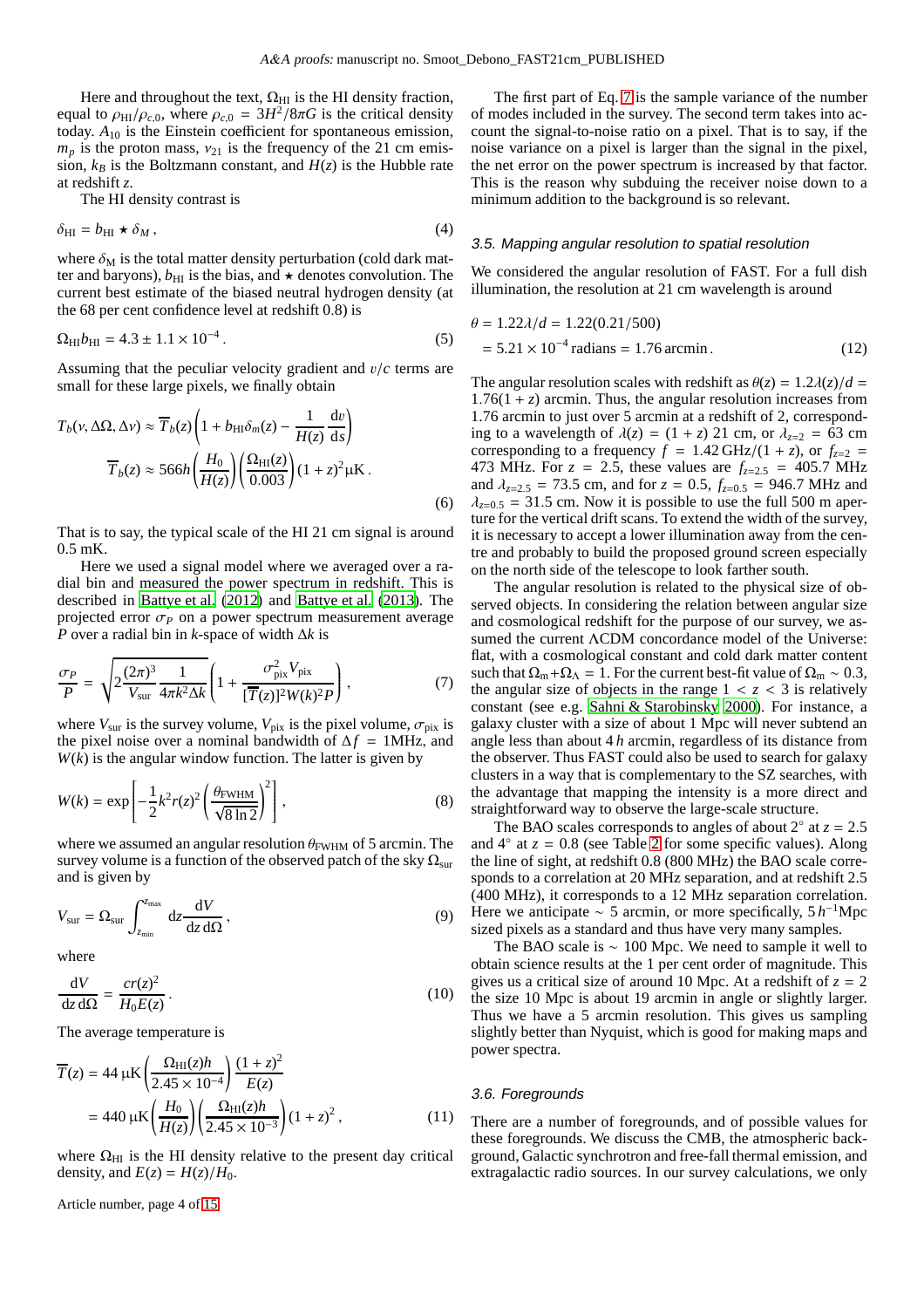<span id="page-4-0"></span>**Table 2.** Angular size for two critical comoving sizes: 10 *h*<sup>-1</sup>Mpc and the BAO standard ruler of 150 *h*<sup>-1</sup>Mpc. Since they are expanding, the angle does not stay constant as it does for the simple fixed physical distance of 10 Mpc. The comoving angle reaches relatively constant value at higher redshift. The cosmology assumed here is a flat universe with  $\Omega_{\rm m} = 0.3036$  and  $H_0 = 68.34$  km s<sup>-1</sup>Mpc<sup>-1</sup>.

| Redshift $z$ | Angle 10 Mpc | Angle 10 $h^{-1}$ Mpc | Angle 150 $h^{-1}$ Mpc |
|--------------|--------------|-----------------------|------------------------|
|              | (arcmin)     | (arcmin)              | (degree)               |
| 0.5          | 26.56        | 26                    | 6.5                    |
|              | 20.3         | 14.9                  | 3.72                   |
|              | 19.2         | 9.5                   | 2.38                   |
| 3            | 21.1         | 7.75                  | 1.94                   |
|              | 23.4         | 6.87                  | 1.72                   |
|              | 25.9         | 6.34                  | 1.59                   |

include that part of the sky where Galactic foregrounds are minimal.

The CMB has a flat antenna temperature of about 2.72 K for the frequencies of interest here. This is not a concern here except for the added noise and the need for the HI emitters to be at a different temperature.

The atmospheric background has, at 1.42 GHz, a typical antenna temperature of about 2 K looking to the zenith. The signal generally decreases as the frequency squared and is thus less important for  $z = 1$  by a factor of 4. The problem is the small variation and factors such as precipitation and mist or dew.

The main foreground is Galactic synchrotron emission. There is also some foreground on the Galactic plane, which is mostly HII thermal emission. We can approximate the signal from the Galactic synchrotron as  $T_A$  synchrotron  $\sim$  (1 to 6)  $\times$  $(v/1 \text{ GHz})^{-2.7}$  K; the range reaches from the north Galactic pole down to 10 degrees within the plane of the galaxy.

We can convert this into thinking in redshift  $T_A$  synchrotron  $\sim$  $(1 \text{ to } 6) \times (1 + z)^{2.7}$  K. Thus, at very low redshifts the Galactic synchrotron is roughly  $10^3$  to  $10^4$  brighter than the strongest signal we expect and  $10^4$  to  $10^5$  times the signal level we hope to observe. At a redshift of  $z = 1$ , that would be 5 times worse, and for  $z = 2$ , it would be 16 times worse. Thus we have to think about how to model and remove this foreground.

Galactic synchrotron emission is radiation produced by high-energy cosmic-ray electrons above a few MeV spiralling in the Galactic magnetic field (e.g. [Pacholczyk 1970](#page-13-11); [Banday & Wolfendale 1990,](#page-13-12) [1991\)](#page-13-13). There is lower emission in relatively smooth regions away from the Galactic plane and Galactic loops. Based upon the synchrotron mechanism, we anticipate a running power-law in frequency for the Galactic synchrotron brightness temperature:

$$
T_{\rm syn} = A_{\rm syn} \left(\frac{\nu}{\nu_*}\right)^{-\beta_{\rm syn} - \Delta\beta_{\rm syn} \log(\nu/\nu_*)},\tag{13}
$$

where  $A_{syn}$  is synchrotron brightness temperature at  $v_* = 1$  GHz, and  $\beta_{syn}$  and  $\Delta\beta_{syn}$  are the spectral index and spectral running index, respectively. From the 408 MHz all-sky continuum survey of [Haslam et al. \(1981,](#page-13-14) [1982\)](#page-13-15), [Haverkorn et al.](#page-13-16) [\(2003\)](#page-13-16) estimated the mean brightness temperature at 408 MHz to be ∼ 33 K with temperature uncertainty of  $\sim$  10 per cent. There is some uncertainty in the zero point of the map. After subtraction of the ∼ 2.7 K contribution of the CMB and the ∼ 3.1 K contribution of extragalactic sources (e.g. [Bridle 1967;](#page-13-17) [Lawson et al.](#page-13-18) [1987;](#page-13-18) [Reich & Reich 1988\)](#page-14-3), the diffuse synchrotron Galactic background is ∼ 27.2 K at 408 MHz. For a spectral index of 2.74 [\(Platania et al. 2003\)](#page-14-4) the estimated synchrotron brightness temperature at 1 GHz would be  $A_{syn} = 2.4 \pm 0.24$  K. At high Galactic latitudes, the brightness temperature has a minimum of

∼ 1 K [\(Lawson et al. 1987;](#page-13-18) [Reich & Reich 1988;](#page-14-3) [Shaver et al.](#page-14-5) [1999\)](#page-14-5). A wider range of estimates for the mean spectral index reaches from 2.6 to 2.8 (e.g. [Bridle 1967;](#page-13-17) [Willis et al. 1977;](#page-14-6) [Lawson et al. 1987;](#page-13-18) [Reich & Reich 1988;](#page-14-3) [Banday & Wolfendale](#page-13-12) [1990,](#page-13-12) [1991;](#page-13-13) [Tegmark et al. 2000;](#page-14-7) [Platania et al. 2003\)](#page-14-4), with indications for dispersion at each position on the sky that is due to distinct components along the line of sight (e.g. [Lawson et al.](#page-13-18) [1987;](#page-13-18) [Reich & Reich 1988;](#page-14-3) [Banday & Wolfendale 1990,](#page-13-12) [1991;](#page-13-13) [Shaver et al. 1999\)](#page-14-5).

For estimation purposes, we chose a typical spectral index of  $\beta_{syn}$  = 2.7 with dispersion of 0.1 [\(Reich & Reich 1988;](#page-14-3) [Shaver et al. 1999\)](#page-14-5), and spectral running index of  $\Delta\beta_{syn} = 0.1$ [\(Tegmark et al. 2000](#page-14-7); [Wang et al. 2006\)](#page-14-8). [Kogut \(2012\)](#page-13-19) has analysed the synchrotron spectral index and fitted it with an index  $\beta_{syn}$  = 2.6 and  $\Delta\beta_{syn}$  = 0.06. There is clearly an allowed range, so in practice we use a number in the 2.6 to 2.7 range with some sort of weighted prior.

Free-free thermal emission comes from ionised regions in the interstellar medium (ISM), with electron temperatures of  $T_e$  > 8000 K. Again, the physical mechanism for free-free emission implies a good approximation is a running power-law in frequency for the Galactic free-free brightness temperature [\(Wang et al. 2006\)](#page-14-8),

$$
T_{\rm ff} = A_{\rm ff} \left(\frac{\nu}{\nu_*}\right)^{-\beta_{\rm ff} - \Delta\beta_{\rm ff} \log(\nu/\nu_*)},\tag{14}
$$

where  $A_{\text{ff}}$  is the free-free brightness temperature at  $v_* = 1$  GHz, and  $\beta_{\text{ff}}$  and  $\Delta\beta_{\text{ff}}$  are the spectral index and spectral running index, respectively. We can estimate  $A_{ff}$  =  $0.12 \pm 0.01$  K assuming a 10 per cent temperature uncertainty. At high frequencies ( $v > 10$  GHz) the brightness temperature spectral index is  $\beta_{\text{ff}}$  = 2.15, while at low frequencies it drops to  $\beta_{\text{ff}}$  = -2.0 because of optically thick self-absorption [\(Bennett et al.](#page-13-20) [2003\)](#page-13-20). Since the gas is optically thin above a few MHz, the brightness temperature spectrum is well described with a spectral index of  $\beta_{\text{ff}}$  = 2.10 ± 0.01 [\(Shaver et al. 1999](#page-14-5)), and the spectral running index is  $\Delta\beta_{\text{ff}} = 0.01$  [\(Tegmark et al. 2000;](#page-14-7) [Wang et al. 2006\)](#page-14-8).

Regarding extragalactic radio sources, the survey should use existing maps of radio sources and its own ability to distinguish point sources to block out those pixels containing them (see e.g. Seiff[ert et al. 2011;](#page-14-9) [Fixsen et al. 2011](#page-13-21)). The problem of the confusion limit can be handled by the large beam size and power spectrum treatment and exclusion. We can discard the large signal sources, and there are many radio surveys with much higher angular resolution. Their confusion limit will be averaged over by the larger FAST beam size. We can make use of their frequency and spatial power spectrum to estimate and remove their effects.

The total emission of extragalactic foregrounds has been estimated both directly and from integrated source counts. At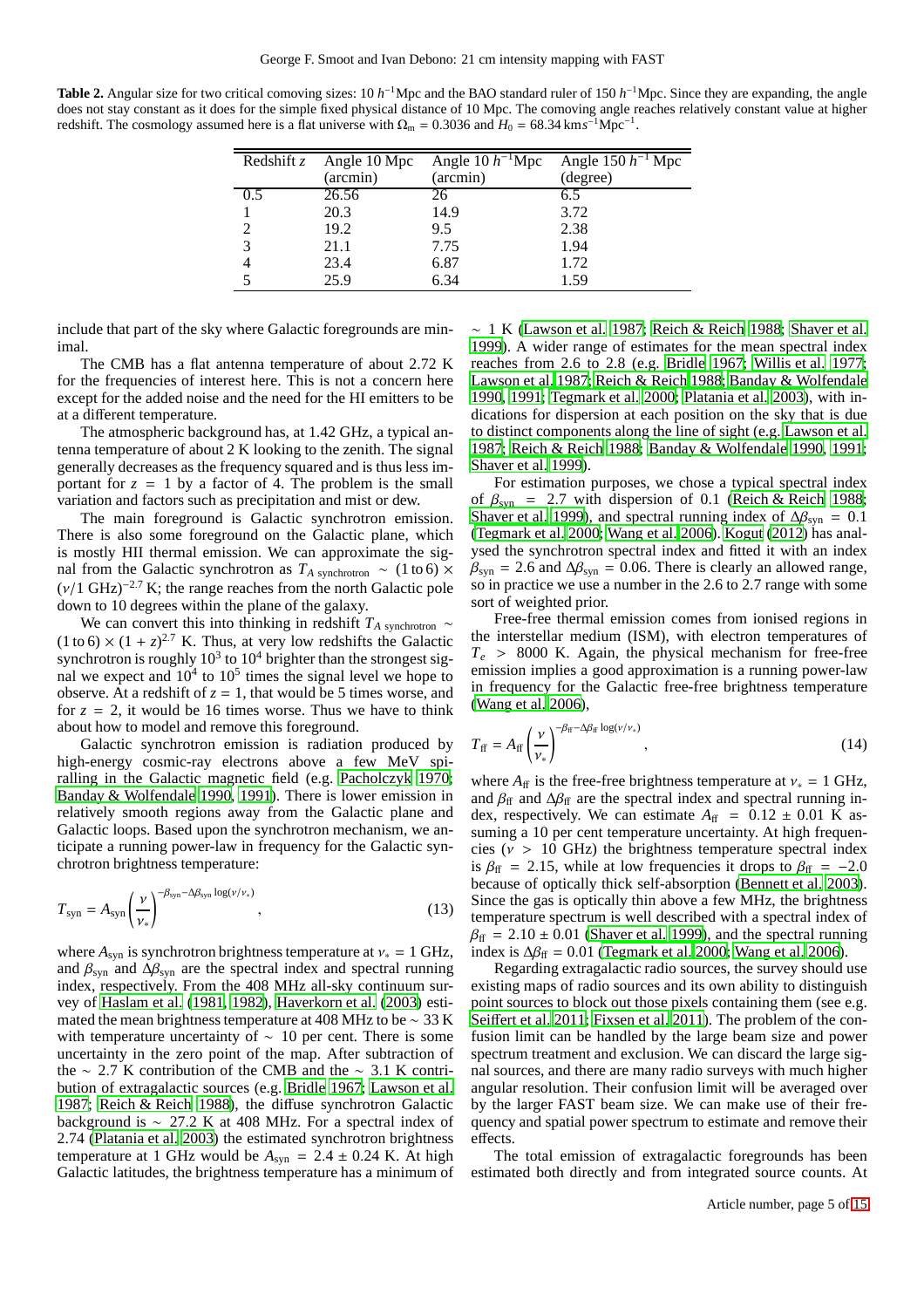150 MHz, its contribution to the contamination varies from ∼ 30 K [\(Willis et al. 1977;](#page-14-6) [Cane 1979\)](#page-13-22) to ∼ 50 K [\(Bridle 1967](#page-13-17); [Lawson et al. 1987;](#page-13-18) [Reich & Reich 1988\)](#page-14-3). At 1 GHz (midway between  $z = 0$  and  $z = 1$ ), the estimate is roughly 0.15 K. These foregrounds produce ∼ 10 per cent of the total contamination on average, but can reach ∼ 25 per cent at high Galactic latitudes, at the minimum brightness temperature of the diffuse Galactic emission.

Most foregrounds are due to radio point sources and are related to active galactic nuclei activity. Radio halos and radio relics are also significant foregrounds, but since they appear only in rich galaxy clusters, they are rare.

## 3.7. Removal of foregrounds

There is an extensive literature on the removal of foregrounds from 21 cm intensity mapping (e.g. [Battye et al. 2013](#page-13-8); [Alonso et al. 2014;](#page-13-23) [Bull et al. 2015;](#page-13-9) [Shaw et al. 2014\)](#page-14-10). We argue here that the real science gain in general, and for FAST in particular, is 21 cm intensity mapping in the range  $0.5 < z < 2.5$ , where the foreground emission is significantly lower and easier to understand.

The usual discussion of how to treat the diffuse Galactic foregrounds is that the synchrotron sources, radio sources, and HII emissions are very smooth in frequency. The 21 cm signal we seek and which we wish to observe varies rapidly with frequency. Thus we fit a smooth background composed of

$$
T_{\text{foreground}} = T_{\text{CMB}} + T_{\text{atm}} \nu^2 + T_{\text{syn}} \nu^{-(2.7 + \delta \beta_{\text{syn}})} +
$$
  

$$
T_{\text{ff}} \nu^{-2.1} + T_{\text{exgal}} \nu^{-2.7} + \text{baseline polynomial.}
$$
 (15)

Each of these can be fitted with a slightly varying index as we are not concerned with dividing the background into components as much as separating it from our desired signal. We can make a frequency dependence fit to each stack of pixels at a given direction on the sky and then produce a cleaned pixel stack as we fit over the redshift direction. We would then remove the baseline and obtain a differential temperature map of the anticipated 21 cm signal. In the fitting we can add the priors on the expected level of signal and probably just include the extragalactic signal as a portion of the synchrotron and the free-free emission, which reduces the number of parameters for which to fit.

Another approach is to carry out the 3D Fourier transform, and collapse the transverse directions on the sky and plot  $k<sub>⊥</sub>$  versus  $k_{\parallel}$  amplitudes and then stamp out the galaxy as being all at very low *k*.

The challenge in the foreground removal is that we may lose some of the very largest-scale power in the *z*-direction. There are typically around 700 data points in the redshift direction, and thus one has 700 pixel values plus about eight parameters to determine, which leaves us with some freedom and a reduction in power of the desired signal on the scales of the allowed degrees of freedom. This can be improved upon by a combined fit in three dimensions and allowing only the 21 cm signal and the extragalactic sources to vary on the small scales and requiring the other sources, such as CMB, atmosphere, synchrotron, and free-free emission, to vary only slowly in the transverse directions. For the atmosphere a monitor or atmospheric emission estimation system is required. The correlation system with larger angle vertical antenna can provide information on the timescales of the correlations, the frequency dependence, and the spatial dependence if so exploited, but correlations in the receiver array complex and other indicators may also be used. Likewise, regular calibrations or scans across various sources can provide information on the allowed baseline shapes and changes with time or position.

In general, there are the signals that do not change much with frequency, including the CMB and the receiver noise, and those with a fairly strong frequency dependence. These signal totals run on the scale of 30 K, and we aim to achieve the 1 mK level and thus need to make the subtraction or removal at the  $10^{-4}$ level or better. This might be possible by examining the power spectrum in angle and particularly in frequency.

The foregrounds must be removed to one part in  $10<sup>4</sup>$  to be below the thermal noise in the maps and to achieve the primary science goals. This will require a careful determination of the absolute calibration and of the beams as a smooth function of frequency.

Some of the important challenges (including side lobes, calibration, and cross-polarisation) are specific to the instrument. A precise estimate of these effects requires detailed engineering specifications, as well as observation strategy and conditions (see [Dong & Han 2013a](#page-13-24)[,b\)](#page-13-25). As this information becomes available, accurate simulations of the instrument performance will become possible.

## <span id="page-5-0"></span>**4. Survey strategy**

For the purpose of this paper, we consider two indicative surveys. The first is a proof-of-concept 2D map. The second is a large-scale 3D perturbation map, for which we consider three variations. These are described below. Table [3](#page-6-1) provides a list of the surveys referred to in this work, together with their survey configuration.

#### 4.1. Survey 1: proof-of-concept 2D map

We first consider the result of a continuous drift scan. That is, the scan is performed by pointing the FAST beams close to vertical and letting the Earth's rotation sweep the beam across the sky at a rate of  $15^\circ$  per hour. The resulting survey volume has the shape of a very thin wedge (just 0.5 degrees in width), with one dimension given by the angle swept by the rotation of the Earth, and the one dimension given by the redshift. Since the volume is almost a plane, we refer to it as a 2D map. The observations made and the data are binned by angle on the sky and by frequency. We assume that we bin on the scale of  $5 h^{-1}$  Mpc comoving scale in angle and 0.1 per cent in frequency, giving roughly the same smooth size pixels in both dimensions. After a few days of scanning, how would the slice of data appear?

[Peterson et al.](#page-14-0) [\(2009\)](#page-14-0) carried out a simulation of the fluctuations in the brightness temperature of 21 cm emission from galaxies in a slice of the Universe, in which the emission is smoothed over an  $8 h^{-1}$  Mpc scale. The redshift *z* and frequency of observation are related by  $f = 1.42 \text{ GHz}/(1+z)$ . This simulation assumes a simple power law of perturbations with random phase. This is the type of map that might be made with a set of drift scans looking at the zenith or near it. With the suggested receiver set for FAST, we expect to make such a 2D map with a colour depth of 1 bit (5 to 10 pixels), to a sensitivity or signalto-noise ratio of 1 to 2 with about two weeks of scanning and serious effort at data processing and analysis to remove the foreground contamination. Such a map would provide a strong proof of concept and produce science results on the BAO scale and larger.

The map would be larger than the one shown in [Peterson et al. \(2009](#page-14-0)), extending to 90 $\degree$  in angle and for 0.5 <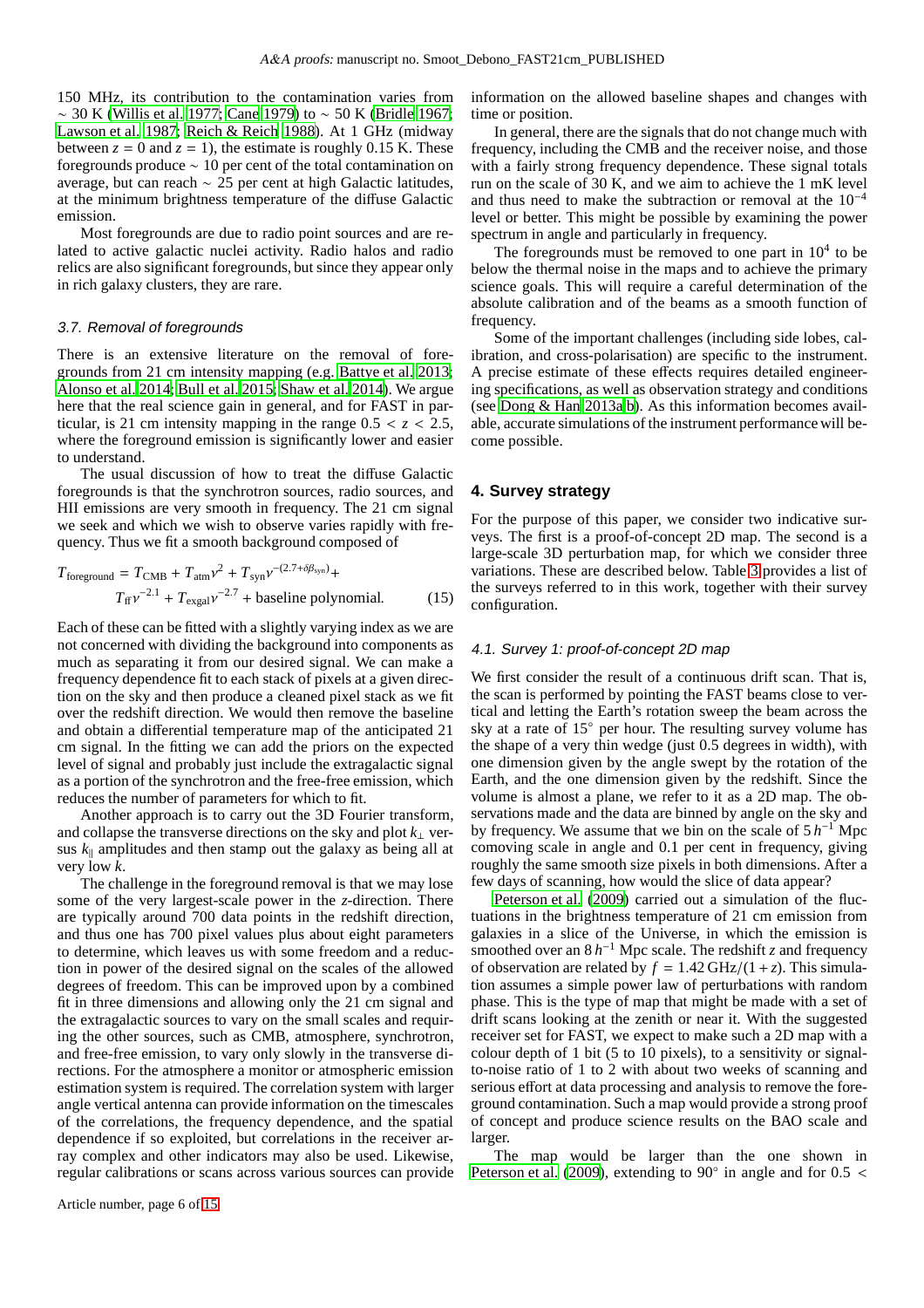**Table 3.** Indicative FAST surveys considered in this work.

<span id="page-6-1"></span>

| Name           |       |         | Type Observing time Declination strip width Observed sky area |               | Survey volume |
|----------------|-------|---------|---------------------------------------------------------------|---------------|---------------|
|                |       |         | (degrees)                                                     | (sq. degrees) | $(Gpc^3)$     |
|                | $2-D$ | 2 weeks | $0.5^\circ$                                                   |               |               |
| 2a             | $3-D$ | 50 days | $40^{\circ}$                                                  | 3600          | 24            |
| 2 <sub>b</sub> | $3-D$ | 2 years | $40^{\circ}$                                                  | 3600          | 24            |
| 2c             | $3-D$ | 4 years | $80^{\circ}$                                                  | 7200          | 48            |

*z* < 2.5. The ultimate map would depend upon how stable the system is, however, and if data can be taken during daylight hours as well as at night.

We refer to this survey as survey 1. Even with this simple but deep survey, there are significant scientific results. It could measure both the large-scale perturbation spectrum and the BAO peaks fairly accurately over an extended redshift range.

## 4.2. Survey 2: large-scale 3D perturbation mapping

It is straightforward but time-consuming to move to 3D perturbation mapping. The angle to the zenith is changed in the northsouth direction, and the Earth's rotation provides another slice. This is achieved in FAST by moving the feeds and distorting the shape of the main dish to a parabola pointing in the direction set by the location of the feeds (see [Hu et al. 2013,](#page-13-26) and [Jiang et al.](#page-13-27) [2015](#page-13-27) for details of the engineering). The result is a thick wedge whose width is given by the variation in this pointing angle. The other two dimensions are given by the rotation of the Earth and the redshift. We therefore refer to this as a 3D map.

The process is substantially sped up for a north-south linear array or receivers in the receiver cabin that provides several sections per daily rotation. For reasons of space and preventing cross-talk, the receivers' feeds are probably offset so that we would have to interleave at least a pair of scans to obtain a completed swath. If the linear array were as large as 10 receivers in the north-south direction, then the aberration would not be too severe for the  $\pm 5 \times 5 = \pm 25$  arcmin even though FAST is a very fast telescope with an f-number of about 0.5. To obtain a swath  $40^\circ$  wide would take about N =  $40^\circ/(n 5 \text{ arcmin}) = 48$  $(10/n)$  days, where *n* is the number of receivers in the north-south direction.

We refer to this survey as survey 2.

Again, we would aim to provide a detailed concept layout to determine whether a two-by-ten array or something like a fiveby-five array would produce better performance for FAST, since its surface is actively deformed to produce a parabola for the direction of observation. Here, for both surveys 1 and 2, we assumed ten receivers.

## <span id="page-6-0"></span>**5. Anticipated science**

Most of the cosmology science output in intensity mapping comes from measuring the perturbations, in the map and power spectrum, and comparing them to theoretical predictions and expectations, or finding the parameters of the models. The precision to which the real space map can be made and the perturbation power spectrum can be determined decide the reach of the experimental observations.

Figure [1](#page-7-0) shows the fractional errors for the two surveys versus wave number *k*. The two plots are for parameters of surveys 1 and 2.

Since the observations are sensitivity-limited, the errors decrease linearly with inverse of the observing time, but only with the inverse square root of the survey volume, and the first cut of each gives about the same errors. Since for short observing times the noise variance dominates, the much longer exposure time of survey 1 therefore makes up for the longer total exposure (but 14 times shorter per pixel) spread over a much larger volume and thus number of pixels. The 80 times larger volume does not quite make up for the 14 times shorter integration time per pixel. Survey 1 was chosen to reach about unity in the second term added to one at the power spectrum peak, so that it can only improve marginally there with more observing time. It would improve by 25 per cent for about double the proposed two-week run, compared to the more rapid return to 14 days, and it still improves away from the power spectrum peak. Survey 2, on the other hand, will reduce its fractional error with the inverse of the observing time in units of the base observing time. If survey 2 is going well and integrating down properly, then it therefore reaches diminishing returns in about 14 times the original mapping time. The lower curve shows the fractional error that would be achievable with two years of observations in survey 2 mode assuming a duty cycle of  $> 80$  per cent. We also need to allow for the case that the effective system temperature is higher than 20 K or different scan and differencing or foreground removal strategy.

## 5.1. Comparison with other surveys

It is relevant to compare the possible FAST surveys with other proposed surveys. Such a comparison is not without difficulty. Forecasts for different surveys use different assumptions. The accuracy of the forecasts depends considerably on detailed knowledge of the final design specifications. Again, this varies for different surveys. However, for the scope of this paper it is still pertinent to compare the different instruments to obtain a first-order measurement of the capabilities of FAST in relation to other surveys.

Figure [2](#page-8-0) shows the nominal fractional sensitivity of various proposed surveys, quoted in different publications. This comparison is difficult because all the different proposed surveys quote their sensitivity using different binning schemes in *k*. We therefore show another plot in Fig. [3](#page-9-0) where the FAST surveys have simple  $\Delta k = k$  bins and the special Fig. [4,](#page-9-1) which has all surveys with the same 20 bins per decade, kindly provided by Philip Bull (see [Bull et al. 2015\)](#page-13-9).

## 5.2. Motivated models of large-scale perturbations

The first anticipated science output of FAST is in testing models of large-scale perturbations. In the concordance model of cosmology, the growth of structure is seeded by primordial quantum perturbations that depend on some inflationary potential. To date, the model has used the slow-roll potential model, where the primordial power spectrum model is parameterised by a power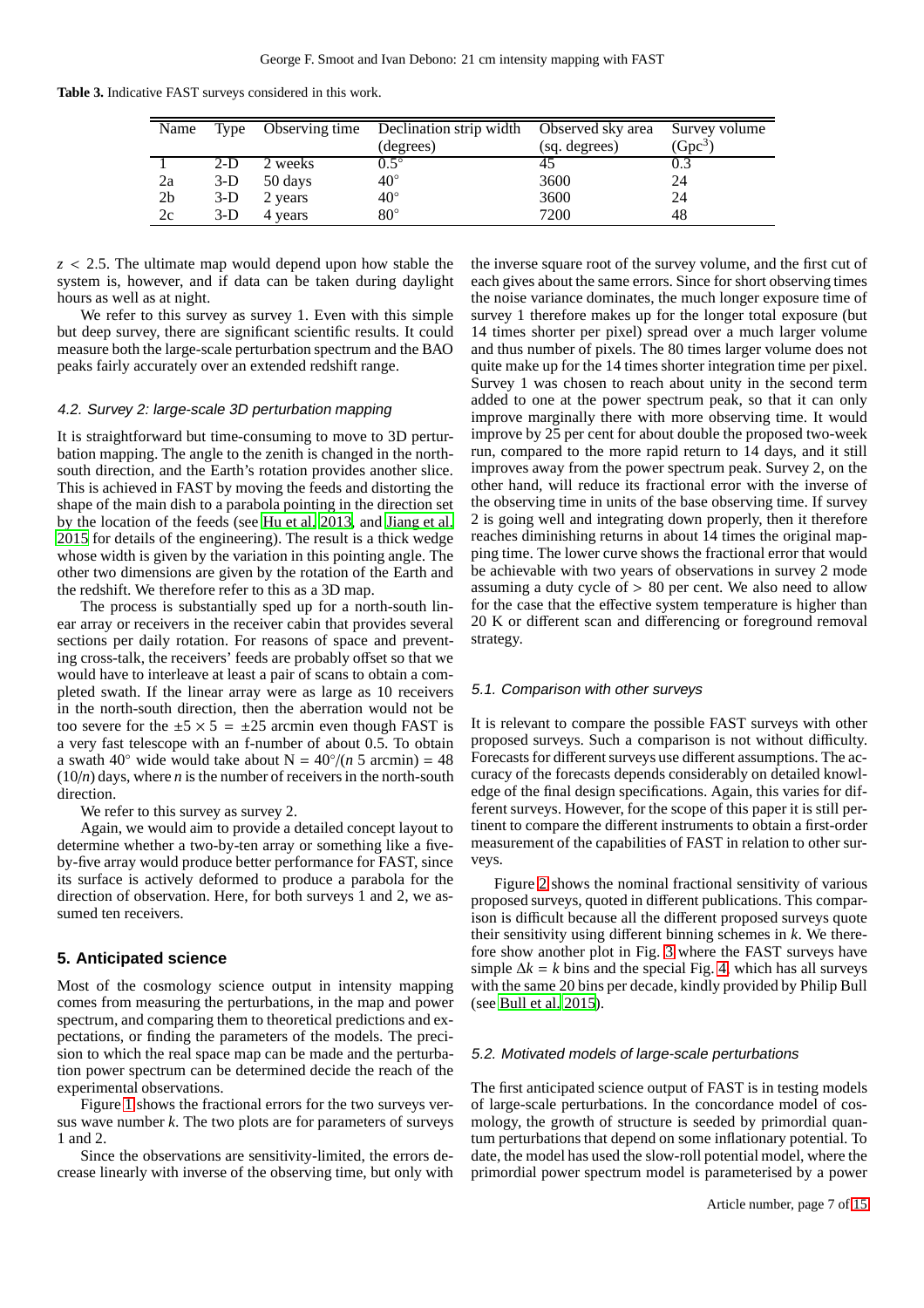

<span id="page-7-0"></span>**Fig. 1.** Fractional error in the power spectrum versus wave number *k* at a redshift of  $z = 0.9$ . Here we use a binning scheme with  $\Delta k = 1 h Mpc^{-1}$ . The two upper curves are for parameters from surveys 1 and 2, with only a first pass for survey 2. The lower curve is for survey 2, with an observing time of two years. The *z*-range is 0.5 to 2.5. The survey and pixel volume assume ∆*z* ≈ 0.3, which corresponds to our nominal frequency bandwidth of 1MHz.

law of the form

$$
P_{\rm S}^{\rm Plan}(k) = A_s \left(\frac{k}{k_0}\right)^{n_s - 1},\tag{16}
$$

where  $A_s$  is the normalisation,  $k_0$  is the pivot scale and  $n_s$  is the tilt. The latter is  $n<sub>s</sub> = 1$  for a scale-independent spectrum.

The most remarkable result to come out of the *Planck* mission so far is the  $5\sigma$  statistical difference between the data and the scale-independent primordial power spectrum model [\(Planck Collaboration 2014,](#page-14-11) [2015\)](#page-14-12). This strengthens and verifies the observed 'low power at large scales' anomaly first observed by COBE [\(Smoot et al. 1992;](#page-14-13) [Hinshaw et al. 1996](#page-13-28); [Bond et al. 1998\)](#page-13-29) and then further comfirmed by the WMAP results [\(Spergel et al. 2003\)](#page-14-14).

These observations lead us to conclude that the primordial power spectrum is scale dependent. The recent claim by the BI-CEP2 team [\(Ade et al. 2014\)](#page-13-30) of the detection of primordial gravitational waves has reopened the crucial question of inflation, motivating the proposition of various models.

The Wiggly Whipped Inflation model [\(Hazra et al. 2014\)](#page-13-31) seems to fit joint *Planck* and BICEP-2 data (particularly the deviation from a smooth primordial power spectrum) better than other models. These fall in the general class of 'just enough inflation' models [\(Cicoli et al. 2014\)](#page-13-32), which generically produce suppression of power on the largest angular scales and an oscillatory behaviour at scales around the Hubble parameter at the beginning of the slow roll inflation that covers most of the observations of CMB and large-scale structure.

The primordial power spectrum resulting from this model leaves an imprint on the large-scale structure at the present epoch. More importantly, it may show features at scales that can be probed by weak-lensing surveys such as the future Euclid mission.

One version of the Wiggly Whipped Inflation potential, referred to as second order in [Hazra et al.](#page-13-31) [\(2014\)](#page-13-31), has the form

$$
V(\phi) = \gamma \phi^2 + \lambda \phi^2 (\phi - \phi_0) \Theta(\phi - \phi_0), \qquad (17)
$$

function

$$
\Theta(\phi - \phi_0) = \frac{1}{2} \left[ 1 + \tanh\left(\frac{\phi - \phi_0}{\Delta \phi}\right) \right],\tag{18}
$$

where Θ is a Heavyside step function modified to be the smooth

where  $\Delta \phi$  is a constant indicating the smoothness of the step and  $\phi_0$  is the transition point of the inflaton field.

To measure the features in the matter power spectrum that would be imprinted by this inflation potential, we need to determine any deviations from a power-law fit to the data. We therefore considered the ratio of the power spectra given by Wiggly Whipped Inflation and the simplest power-law inflation.

We calculated the full non-linear matter power spectrum *P*(*k*) using the publicly available Boltzmann code camb [\(Lewis et al.](#page-13-33) [2000\)](#page-13-33), taking the *Planck* best-fit values for our fiducial cosmology:  $h = 0.7$ ,  $\Omega_{\Lambda} = 0.7$ ,  $w = -1$ ,  $\Omega_{\rm m} = 0.3$ ,  $\Omega_{\rm b} =$ 0.0462,  $\tau = 0.09$ ,  $N_{\text{eff}} = 3.046$ . The power-law inflation parameterisation was set to *Planck* best-fit values, with  $n_s = 0.96$ and  $k_0 = 0.05$  Mpc<sup>-1</sup> .

The Wiggly Whipped Inflation potential was calculated using the numerical code bingo [\(Hazra et al. 2013](#page-13-34)). We chose fiducial values that provided the best fit to a combination of *Planck* + WP + BICEP2 data. Thus we set  $\gamma = 2.68 \times 10^{-11}$ ,  $\lambda = 5.2 \times 10^{-13}$ and  $\phi_0 = 14.59 \,\mathrm{M}_{\mathrm{Planck}}$ .

In Figs. [5](#page-10-0) and [6](#page-10-1) we show the errors on this ratio given by the FAST survey considered in this paper for second-order Wiggly Whipped Inflation [\(Hazra et al. 2014\)](#page-13-31). It is important to emphasise here that models with just enough inflation (50 to 60 e-folds) will generally show features in the regime  $0.0001 < k < 0.002$ and then wiggles beginning around  $k \sim 0.002 \text{ Mpc}^{-1}$  and damping to larger *k*. Observations bias the low *k* features on average to be a dip.

Figure [5](#page-10-0) shows the perturbation power spectrum from Wiggly Whipped Inflation with the error bands for survey 1 (basically a 2D 21 cm intensity map). Figure [6](#page-10-1) shows the same ratio for survey 2. In Fig. [7](#page-11-0) we show this ratio with three versions of

Article number, page 8 of 15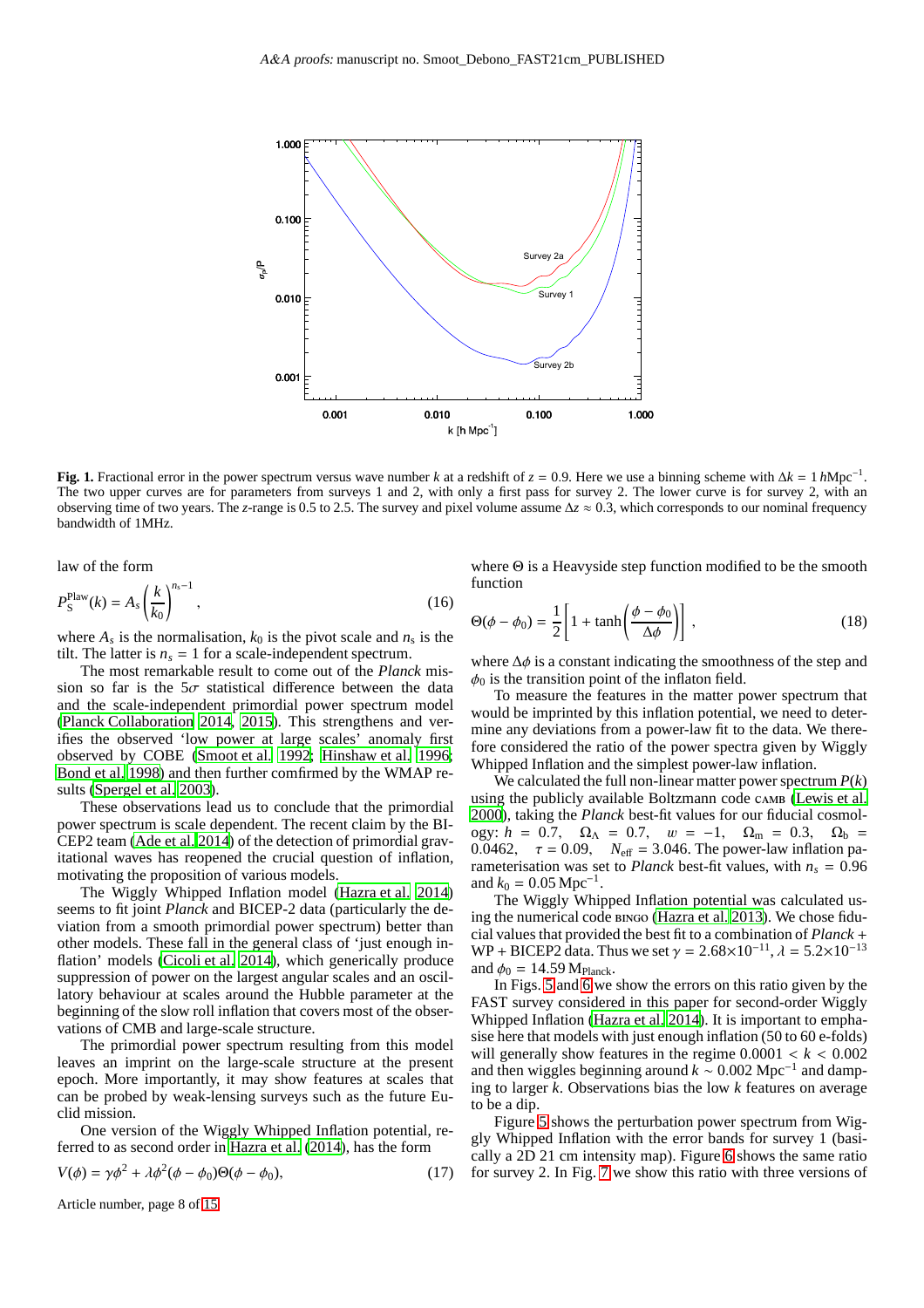

<span id="page-8-0"></span>**Fig. 2.** Comparison of different large-scale structure mapping surveys. The plot shows the fractional error in the power spectrum versus wave number *k* for DESI, CHIME, SKA, and a stage IV Dark Energy Task Force experiment (DETF IV). We emphasise that this is not a direct comparison. Different experiments use different schemes for binning in *k* and different redshift intervals and target redshifts. Here we merely show a snapshot of the capabilities of different surveys. The Dark Energy Spectroscopic Instrument (DESI, <http://www.desi.lbl.gov>) is a galaxy and quasar/Lyman-alpha survey that will measure the effect of dark energy on the expansion of the universe. It will obtain optical spectra for tens of millions of galaxies and quasars. The DESI estimated errors were provided by Pat McDonald (2014, priv. comm.). The DESI points are truncated to 0.5 per cent error for the small scales or larger *k* as a rough estimate of potential systematic effects, which are essentially neglected in the other surveys at this point. The Canadian Hydrogen Intensity Mapping Experiment (CHIME) is a 21 cm survey [\(Bandura](#page-13-5) et al. [2014\)](#page-13-5). The CHIME errors, calculated using the method in [Seo et al. \(2010\)](#page-14-15), were provided by Kris Sigurdson (private communication). The DETF IV (survey aims specifically at measuring the BAO features very accurately to test for dark energy effects, but does not focus on testing the very-high-energy effects of inflation, namely, looking at the horizon scale at recombination and above, where the effects of early inflation and early universe phase transitions are most likely to be observed. The SKA (phase 1) and DETF fractional errors are obtained from [Bull et al. \(2015](#page-13-9)).

the Wiggly Whipped Inflation potential for an idealised survey 2 (called survey 2c in Table [3\)](#page-6-1).

Figures [6](#page-10-1) and [9](#page-12-0) show the type of performance expected for the initial 3D scan and an extensive two-year observing programme.

The forecasts presented here illustrate the capabilities of FAST in studying the large-scale perturbation power spectrum, which is only one of the many science objectives of the survey. We note that the quality of any future results depends on the modelling of aspects such as the foregrounds, 1/f noise, the effect of sidelobes, and contamination. This effort requires time and resources.

## 5.3. Observing BAO features

Another clear basic science output for FAST 21 cm intensity mapping is the observation of BAO features and the determination of cosmological parameters. The results can also be compared to other survey techniques, including galaxy and weaklensing surveys.

In Figs. [8](#page-12-1) and [9](#page-12-0) we show the error bands for surveys 1 and 2 for  $f_{\text{BAO}}$ . This is the ratio of the power spectrum processed with BAO to a power-law spectrum plus a simple power-law cut-off for the processing suppression. *f*<sub>BAO</sub> is forced to zero outside the *k* range of interest so as not to consider the possible low-*k* perturbations and the more non-linear effects at large *k*. The error bands are given by  $f_{\text{BAO}} \pm \sigma_P/P$ . The fractional errors  $\sigma_P/P$  are the anticipated statistical errors on the matter power spectrum.

Figure [10](#page-13-35) shows the results that can be achieved with an idealised FAST survey (survey 2c).

Measuring the BAO features with accuracy and precision and more than one technique allows us to probe the nature of dark energy (the acceleration of the Universe), large-scale structure formation, dark matter effects and properties, and to test alternative theories of gravity. As shown here and in the two previous BAO figures, the FAST 21 cm intensity mapping has the potential of measuring these features well in the critical and scientifically powerful redshift range from  $0.5 < z < 2.5$ . These maps can be extended and improved should the scientific results warrant it.

## 5.4. Anticipated ancillary science

Because of the unprecedented combination of a large collecting area, good angular resolution, and 24-hour operation, FAST will detect and monitor thousands of previously unknown transient sources. The bulk of radio transients that have been discovered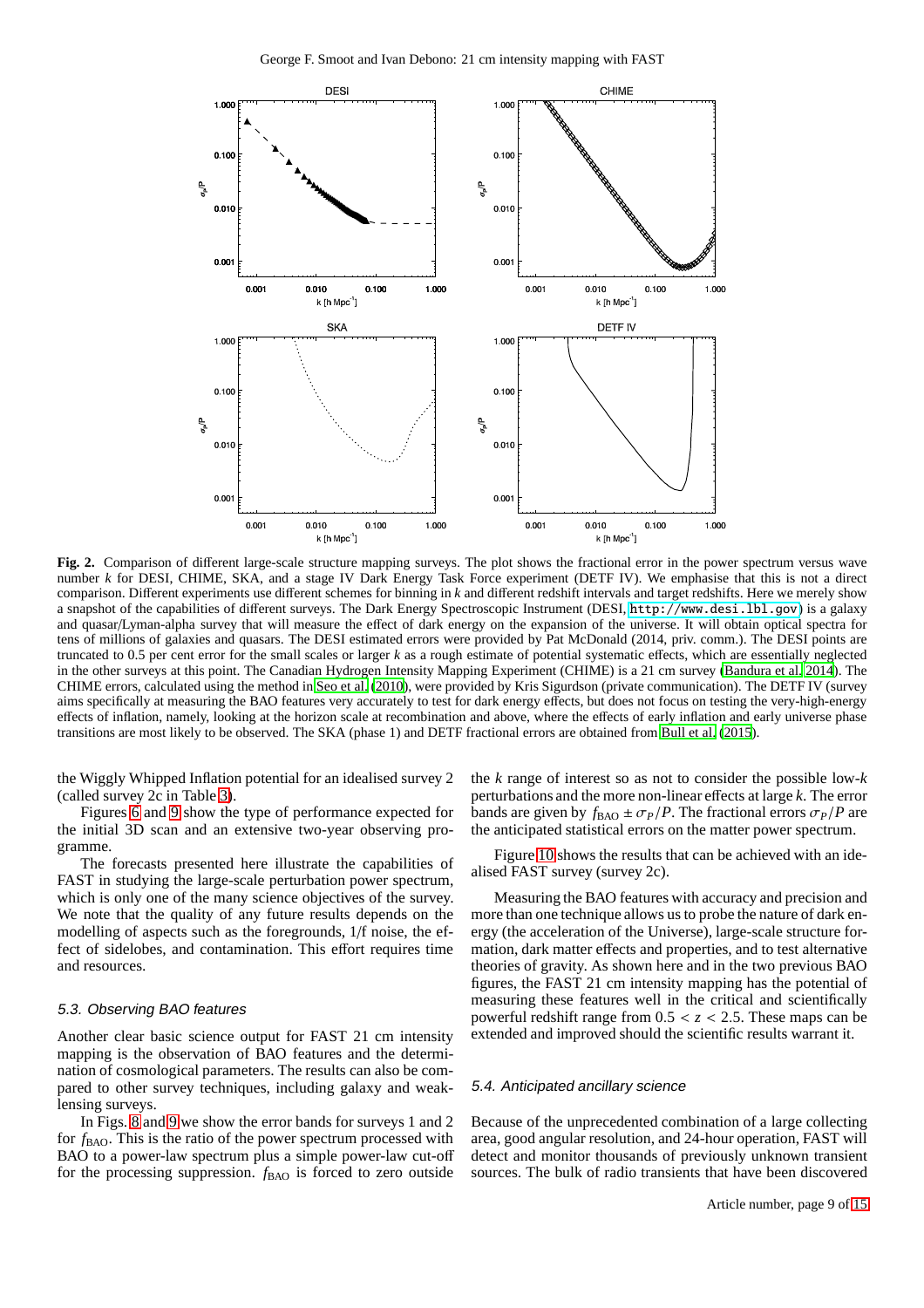

<span id="page-9-0"></span>**Fig. 3.** Different ∆*k* binning for the FAST surveys. The plot shows the fractional error in the power spectrum versus wave number *k* at a redshift of  $z = 0.9$  for the FAST surveys. All the other survey parameters are the same as for Fig. [1.](#page-7-0) Here we use a binning scheme for FAST where  $\Delta k = k$ (see Eq. [7\)](#page-3-0). The different FAST survey configurations are green for survey 1, red for survey 2, and blue for survey 2 with two years of observations.



<span id="page-9-1"></span>**Fig. 4.** Yet another comparison of surveys, all with sky coverage of about 25 000 square degrees. The plot shows the fractional error in the power spectrum versus wave number *k* and shows that the FAST and SKA1 survey (phase 1 of the SKA) are more directly comparable. SKA1-MID will carry out an intensity mapping survey, but SKA1-SUR is no longer planned [\(Santos et al. 2015](#page-14-16); [Bull 2016](#page-13-36)). The curve labelled Euclid effectively represents cosmic variance-limited observations over a similar redshift range. The survey has the same specifications as the DETF IV survey shown in the previous plots. This shows that the two programmes can approach cosmic variance limits in the central *k* range but begin to suffer from limitations in the signal-to-noise ratio at low *k* < 10−<sup>2</sup> *h*Mpc−<sup>1</sup> and *k* > 0.2 *h*Mpc−<sup>1</sup> This plot was provided by Philip Bull (private communication). It follows the method used in [Bull et al. \(2015\)](#page-13-9). All surveys use the same binning scheme: 20 bins per *k*−decade. 20 feeds are assumed for the two FAST surveys. The redshift ranges are as follows: the two FAST surveys (0.42 to 2.55), SKA1-SUR (0.58 to 2.55), Euclid (0.65 to 2.05), and CHIME (0.77 to 2.55). The CHIME sensitivity shown in Figs. [2](#page-8-0) and [3](#page-9-0) is calculated using a different technique to the one used here.

to date have been found using the Parkes Multi-beam survey<sup>[2](#page-9-2)</sup> (11 so far). Because of the small number of sources thus far observed, the luminosity function is very poorly constrained, and

<span id="page-9-2"></span><sup>2</sup> <http://www.atnf.csiro.au/research/multibeam>

therefore precise projections of the detection rate are not possible.

FAST observations will reach much deeper than the Parkes survey. If both CHIME and the FAST 21 cm survey are operating at the same time, then sharing catalogues and observations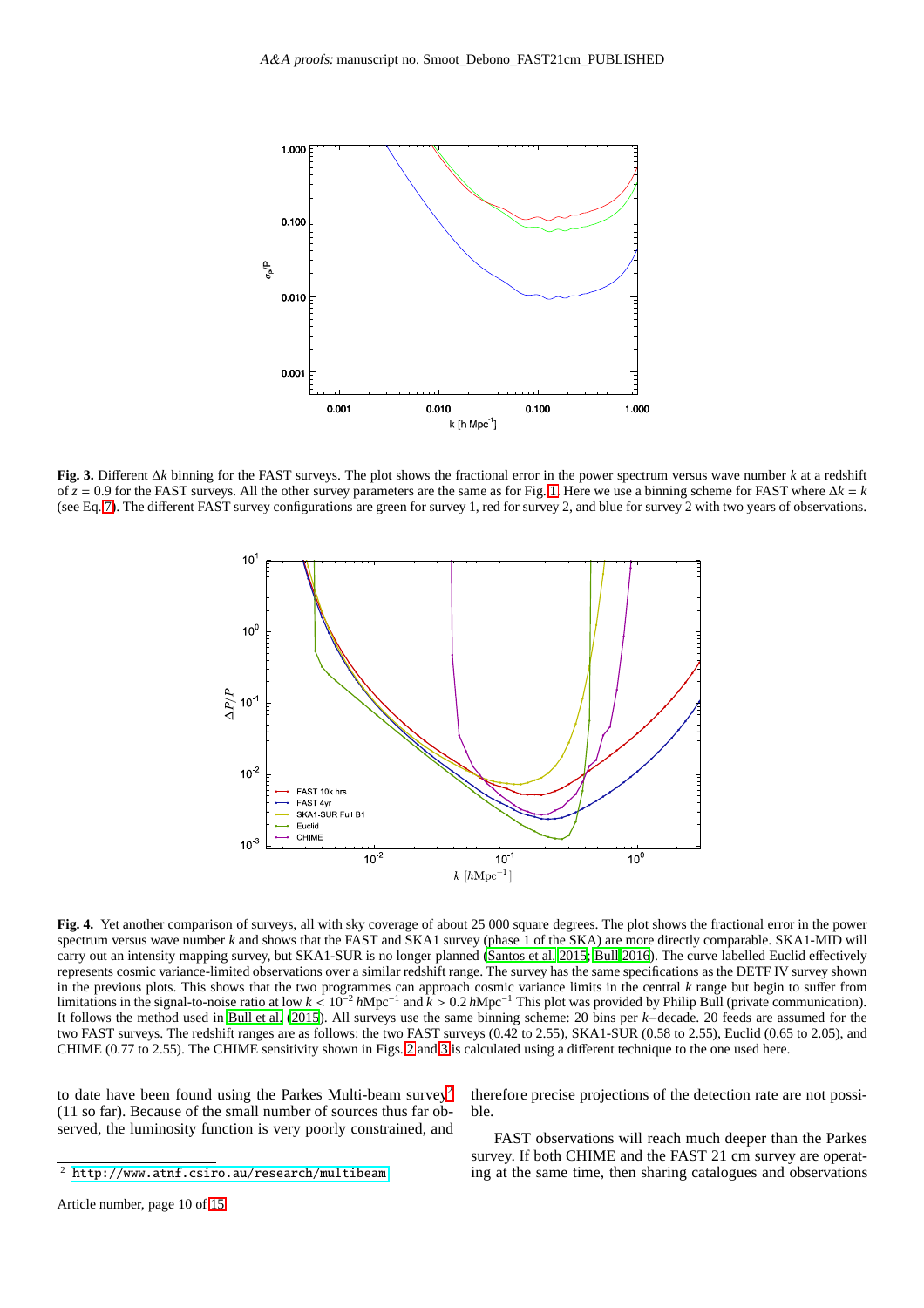

<span id="page-10-0"></span>**Fig. 5.** Large-scale perturbation power spectrum with error bands for survey 1 . The y-axis is the ratio of the power-law primordial to a Wiggly Whipped primordial scalar power spectrum. The errors are calculated for a survey redshift  $z = 0.9$ .



<span id="page-10-1"></span>**Fig. 6.** Large-scale perturbation power spectrum with error bars for survey 2, the 3D 21 cm intensity map. There are two sets of error contours. The large ones (red) are for a 48-day survey. The inner smaller errors (blue) are for an effective two-year survey.

of these sources will make both surveys more productive in this effort. CHIME has the advantage that it is scanning a large celestial latitude band, simultaneously providing more coverage and detection rate, while FAST has the advantage of a larger collecting area and thus signal-to-noise ratio on these events. The FAST intensity mapping is a transit mode: once a source is detected, the pulse pattern of the source can be searched for, both in future scans and retrospectively, in each day's data. Given the recent success of radio-transient searches, it is reasonable to anticipate that completely new types of sources will appear in the FAST observations.

Because of its large field of view, FAST will provide the capability to time known pulsars, and eventually to search for new ones, especially in combination with other surveys (see e.g.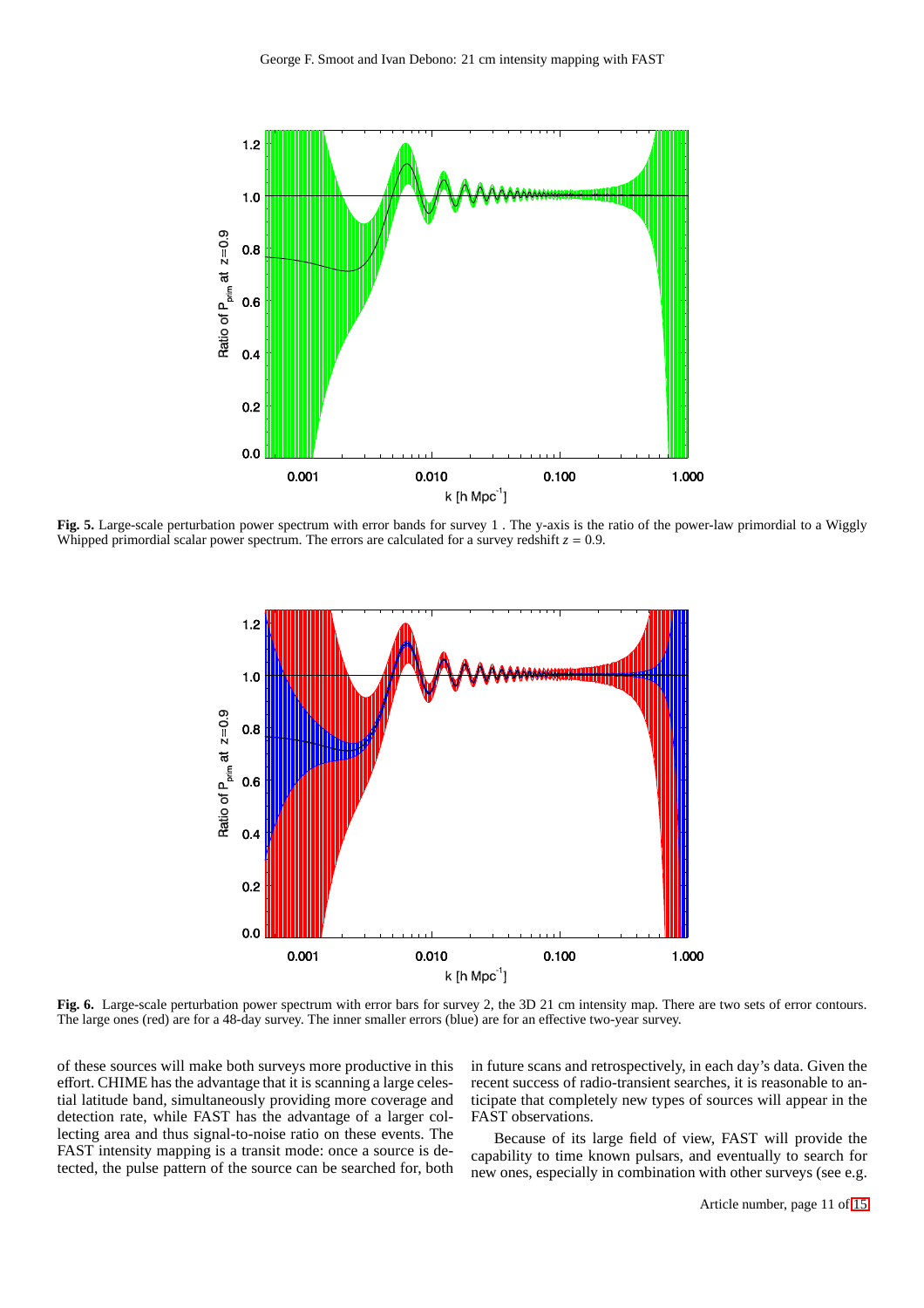

<span id="page-11-0"></span>**Fig. 7.** Example of the type of large-scale primordial perturbations expected for large field inflation affected by the GUT transition or other features. These example have the generic features of 'just enough' Inflation (50-60 *e*-folds). The three curves are three versions of Wiggly Whipped Inflation [\(Hazra et al. 2014\)](#page-13-31), best fit to CMB data: first-order version I (red), first-order version II (blue), and second order (green). The latter is the particular model used in the previous plots. The top panel shows the error bars for DESI (private communication from Pat McDonald) on the second-order Wiggly Whipped Inflation model. The lower panel shows the same inflation models, with the associated error bands (for all three curves) for an idealised FAST 2 survey extended to four years (survey 2c), with the sky coverage doubled. Note that 21 cm intensity mapping on large scales is an ideal efficient method to obtain high-quality data in this region.

[Hobbs et al. 2014](#page-13-37)). FAST also has receivers in many bands, and a programme is in place for pulsar timing and dispersion/dedispersion treatment. All pulsars in the mostly northern hemisphere will spend from five minutes to hours within the FAST intensity mapping fields of view. From a list of locations and dispersion measures, a data set of timing and scintillation for hundreds of pulsars will be produced.

Finally, FAST has the potential of contributing to the knowledge and understanding of the Galactic magnetic field. The effort in this field is led by the GMIMS experiment. The main objective of GMIMS [Global Magneto-Ionic Medium Survey [\(Wolleben et al. 2009\)](#page-14-17)] is to make a map of the diffuse polarised emission over the entire sky. GMIMS will do this by mapping the polarised radio emission from the Milky Way in the frequency band 300 to 1800 MHz.

Data in this spectral range will reveal aspects of how magnetic fields regulate star formation and couple the energy released by stellar winds and supernovae to the interstellar medium. FAST, if polarisation information is included, will provide much more sensitive data over the middle part of this frequency band. By including more channels or dual polarisation, we could measure the linear polarisation of the sky observations. Dual-polarisation feeds could provide both the intensity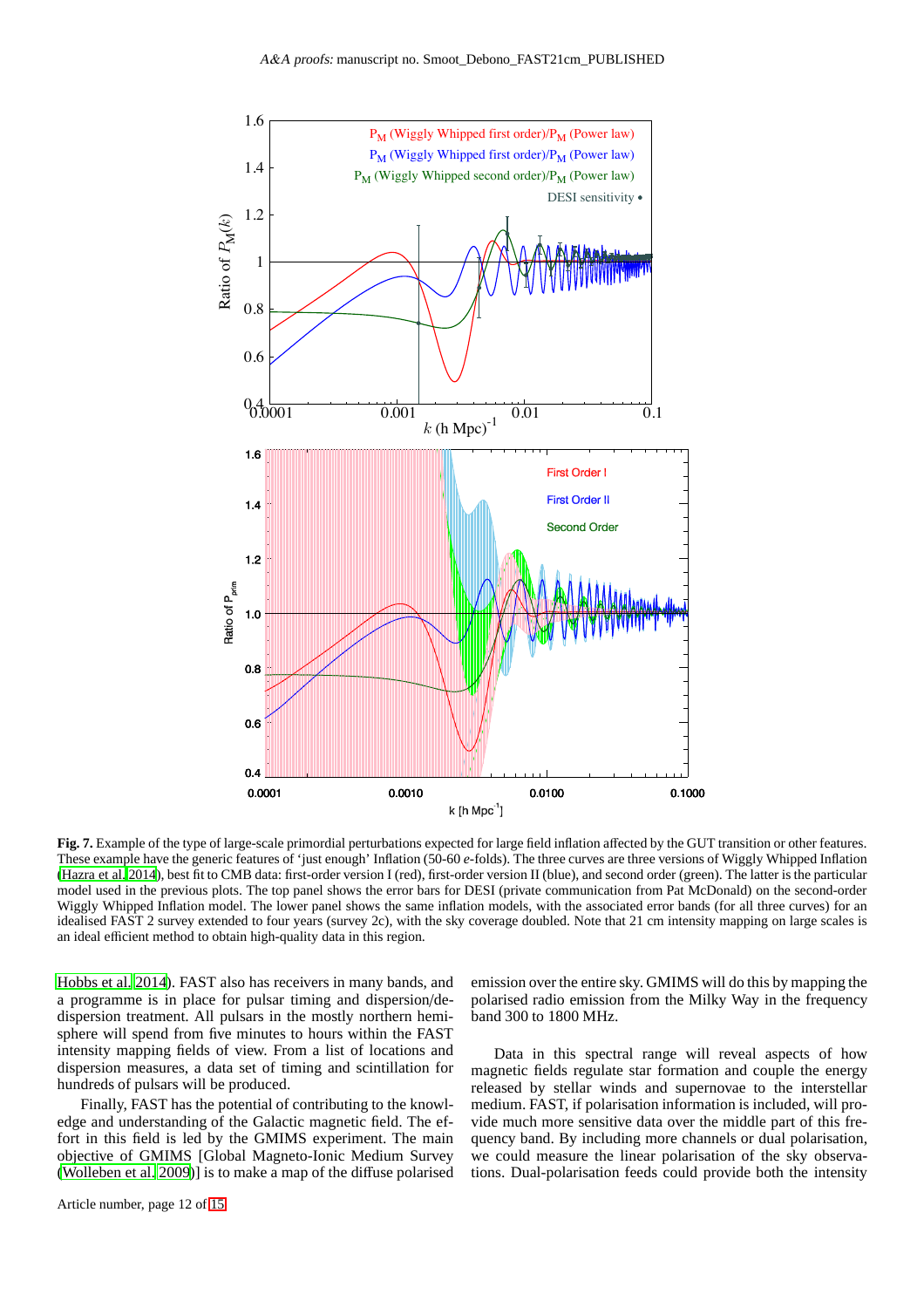

<span id="page-12-1"></span>**Fig. 8.** Focus on BAO features: perturbation power spectrum with error bands for survey 1, which is basically a 2D 21 cm intensity map.  $f_{\text{BAO}}$  is the ratio of the processed with BAO power spectrum to a power-law spectrum plus simple power-law cut-off for the processing suppression.



<span id="page-12-0"></span>**Fig. 9.** Focus on BAO features: the perturbation power spectrum with error bands for survey 2, which is the 3D 21 cm intensity map. The outer (red) errors are for the nominal 48-day observing first pass (survey 2a). The inner (blue) error band is for a two-year observing run (survey 2b) assuming that the data integrate down and full sensitivity is achieved and thus the errors on the power spectrum decrease inversely with observing time.

and polarisation components of the sky in switching or correlation mode. However, this would increase the cost of the project.

# **6. Conclusions and future**

We have shown that FAST can be a useful addition to radio astronomy until the Square Kilometre Array becomes operational. It enables us to obtain good science results within a short timeframe. These results can then be tested and refined upon by the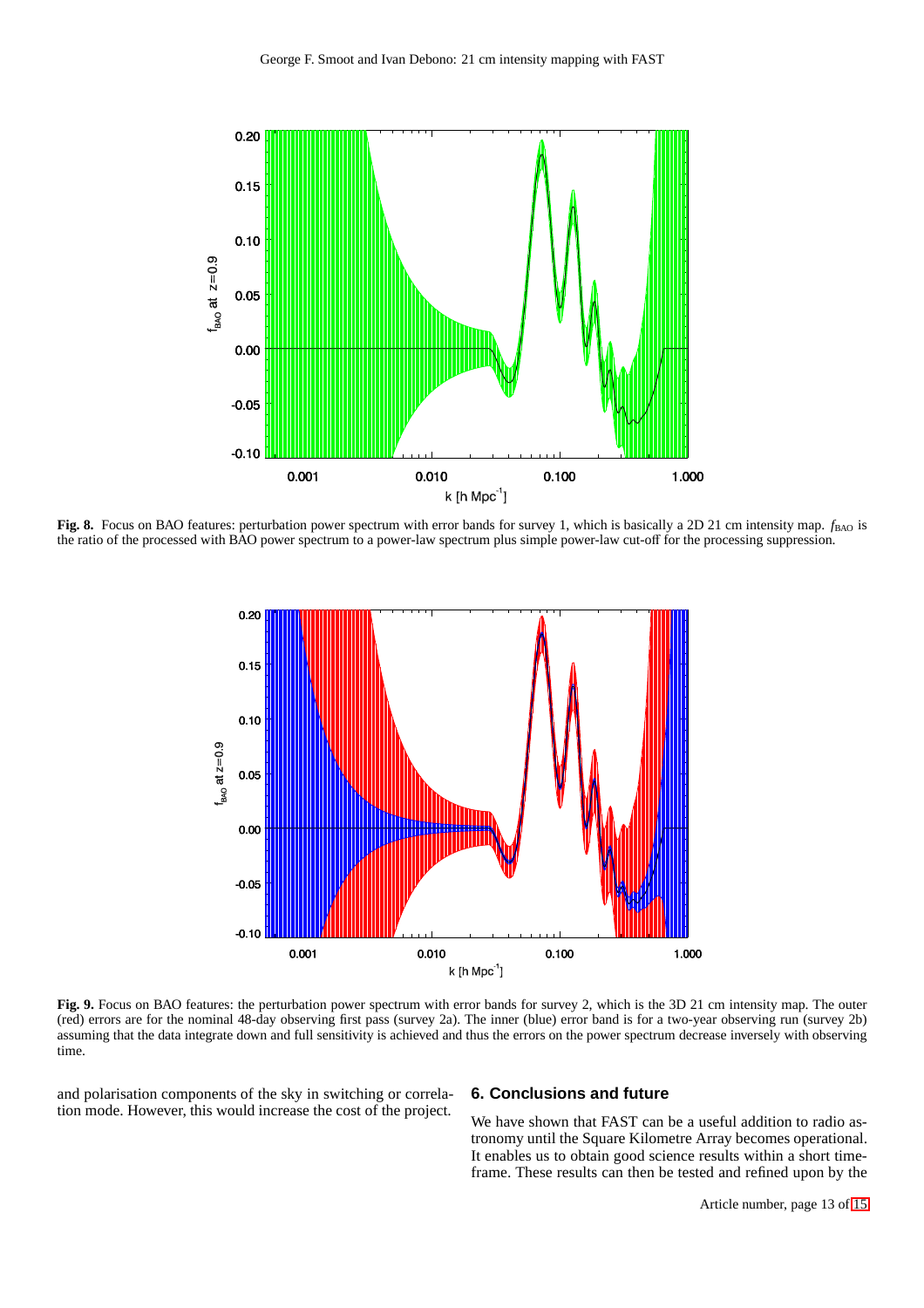

<span id="page-13-35"></span>**Fig. 10.** Example of the type of BAO perturbations features with  $f_{BAO} \pm \sigma_P/P$  error contours expected from FAST 21 cm intensity mapping. Here we use the idealised survey (survey 2c).

SKA. FAST can give good constraints on different inflation scenarios and on BAO physics. Although the Square Kilometre Array is expected to do better when the full experiment is operational, this is planned for the late 2020s, more than a decade after FAST starts providing science results.

The performance of FAST is comparable to CHIME. The two experiments have similar collecting areas. There are some differences in the number of photons observed, and in the ability to exclude the unwanted signal, but overall the potential capability is similar.

The potential programme outlined here offers very strong science products. They indicate that FAST has the potential to provide a treasure trove of cosmological observations. There are a number of ways to improve our understanding of the universe and the potential of this instrument and this potential programme. The next steps are to refine the survey parameters and observing plan and to provide a full concept and design for the receiver and data processing systems.

*Acknowledgements.* G.F.S. acknowledges support through his Chaire d'Excellence Université Sorbonne Paris Cité and the financial support of the UnivEarthS Labex programme at Université Sorbonne Paris Cité (ANR-10- LABX-0023 and ANR-11-IDEX-0005-02). I.D. acknowledges that the research work disclosed in this publication is partially funded by the REACH HIGH Scholars Programme — Post-Doctoral Grants. The grant is part-financed by the European Union, Operational Programme II — Cohesion Policy 2014–2020. The authors would also like to thank Pat McDonald, Richard Shaw, Kris Sigurdson, Matt Dobbs, Kevin Bandura, Phil Bull, Pedro Ferreira, Mario Santos, David Alonso and Dhiraj Kumar Hazra for useful discussions and feedback.

## **References**

- <span id="page-13-30"></span>Ade, P. A. R., Aikin, R. W., Barkats, D., et al. 2014, Phys. Rev. Lett., 112, 241101 Alonso, D., Ferreira, P. G., & Santos, M. G. 2014, MNRAS, 444, 3183
- <span id="page-13-23"></span><span id="page-13-12"></span>Banday, A. J. & Wolfendale, A. W. 1990, MNRAS, 245, 182
- <span id="page-13-13"></span>Banday, A. J. & Wolfendale, A. W. 1991, MNRAS, 248, 705
- <span id="page-13-5"></span>Bandura, K., Addison, G. E., Amiri, M., et al. 2014, in Proc. SPIE, Vol. 9145, Ground-based and Airborne Telescopes V, 914522

<span id="page-13-10"></span>Battye, R. A., Brown, M. L., Browne, I. W. A., et al. 2012, e-print (ArXiv:1209.1041)

- <span id="page-13-8"></span>Battye, R. A., Browne, I. W. A., Dickinson, C., et al. 2013, MNRAS, 434, 1239
- <span id="page-13-20"></span>Bennett, C. L., Halpern, M., Hinshaw, G., et al. 2003, ApJS, 148, 1
- <span id="page-13-29"></span>Bond, J. R., Jaffe, A. H., & Knox, L. 1998, Phys. Rev. D, 57, 2117
- <span id="page-13-17"></span>Bridle, A. H. 1967, MNRAS, 136, 219
- <span id="page-13-36"></span>Bull, P. 2016, ApJ, 817, 26
- <span id="page-13-9"></span>Bull, P., Ferreira, P. G., Patel, P., & Santos, M. G. 2015, ApJ, 803, 21
- <span id="page-13-3"></span>Camera, S., Santos, M. G., Ferreira, P. G., & Ferramacho, L. 2013, Physical Review Letters, 111, 171302
- <span id="page-13-22"></span>Cane, H. V. 1979, MNRAS, 189, 465
- <span id="page-13-32"></span><span id="page-13-0"></span>Chang, T.-C., Pen, U.-L., Bandura, K., & Peterson, J. B. 2010, Nature, 466, 463 Cicoli, M., Downes, S., Dutta, B., Pedro, F. G., & Westphal, A. 2014, J. Cosmol. Astropart. Phys., 12, 030
- <span id="page-13-24"></span>Dong, B. & Han, J. L. 2013a, Pub. Astron. Soc. Australia, 30
- <span id="page-13-25"></span>Dong, B. & Han, J. L. 2013b, Pub. Astron. Soc. Australia, 30
- <span id="page-13-4"></span>Duffy, A. R., Battye, R. A., Davies, R. D., Moss, A., & Wilkinson, P. N. 2008, MNRAS, 383, 150
- <span id="page-13-21"></span>Fixsen, D. J., Kogut, A., Levin, S., et al. 2011, ApJ, 734, 5
- <span id="page-13-14"></span>Haslam, C. G. T., Klein, U., Salter, C. J., et al. 1981, A&A, 100, 209
- <span id="page-13-15"></span>Haslam, C. G. T., Salter, C. J., Stoffel, H., & Wilson, W. E. 1982, A&AS, 47, 1
- <span id="page-13-16"></span>Haverkorn, M., Katgert, P., & de Bruyn, A. G. 2003, A&A, 403, 1031
- <span id="page-13-31"></span>Hazra, D. K., Shafieloo, A., Smoot, G. F., & Starobinsky, A. A. 2014, J. Cosmol. Astropart. Phys., 8, 48
- <span id="page-13-34"></span>Hazra, D. K., Sriramkumar, L., & Martin, J. 2013, J. Cosmol. Astropart. Phys., 5, 26
- <span id="page-13-28"></span>Hinshaw, G., Branday, A. J., Bennett, C. L., et al. 1996, ApJ, 464, L25
- <span id="page-13-37"></span>Hobbs, G., Dai, S., Manchester, R. N., et al. 2014, ArXiv e-prints
- <span id="page-13-26"></span>Hu, J., Nan, R., Zhu, L., & Li, X. 2013, Measurement Science and Technology, 24, 095006
- <span id="page-13-27"></span>Jiang, P., Nan, R.-D., Qian, L., & Yue, Y.-L. 2015, ArXiv e-prints
- <span id="page-13-19"></span>Kogut, A. 2012, ApJ, 753, 110
- <span id="page-13-18"></span>Lawson, K. D., Mayer, C. J., Osborne, J. L., & Parkinson, M. L. 1987, MNRAS, 225, 307
- <span id="page-13-33"></span>Lewis, A., Challinor, A., & Lasenby, A. 2000, ApJ, 538, 473
- <span id="page-13-6"></span>Liddle, A. R. 1999, in High Energy Physics and Cosmology, 1998 Summer School, ed. A. Masiero, G. Senjanovic, & A. Smirnov, 260
- <span id="page-13-7"></span>Morrison, P., Billingham, J., & Wolfe, J., eds. 1979, The Search for Extraterrestrial Intelligence, NASA SP-419 (Dover: New York)
- <span id="page-13-2"></span>Nan, R. & Li, D. 2013, Materials Science and Engineering Conference Series, 44, 012022
- <span id="page-13-1"></span>Nan, R., Li, D., Jin, C., et al. 2011, Int. J. Modern Phys. D, 20, 989
- <span id="page-13-11"></span>Pacholczyk, A. G. 1970, Radio astrophysics. Nonthermal processes in galactic and extragalactic sources (Freeman)